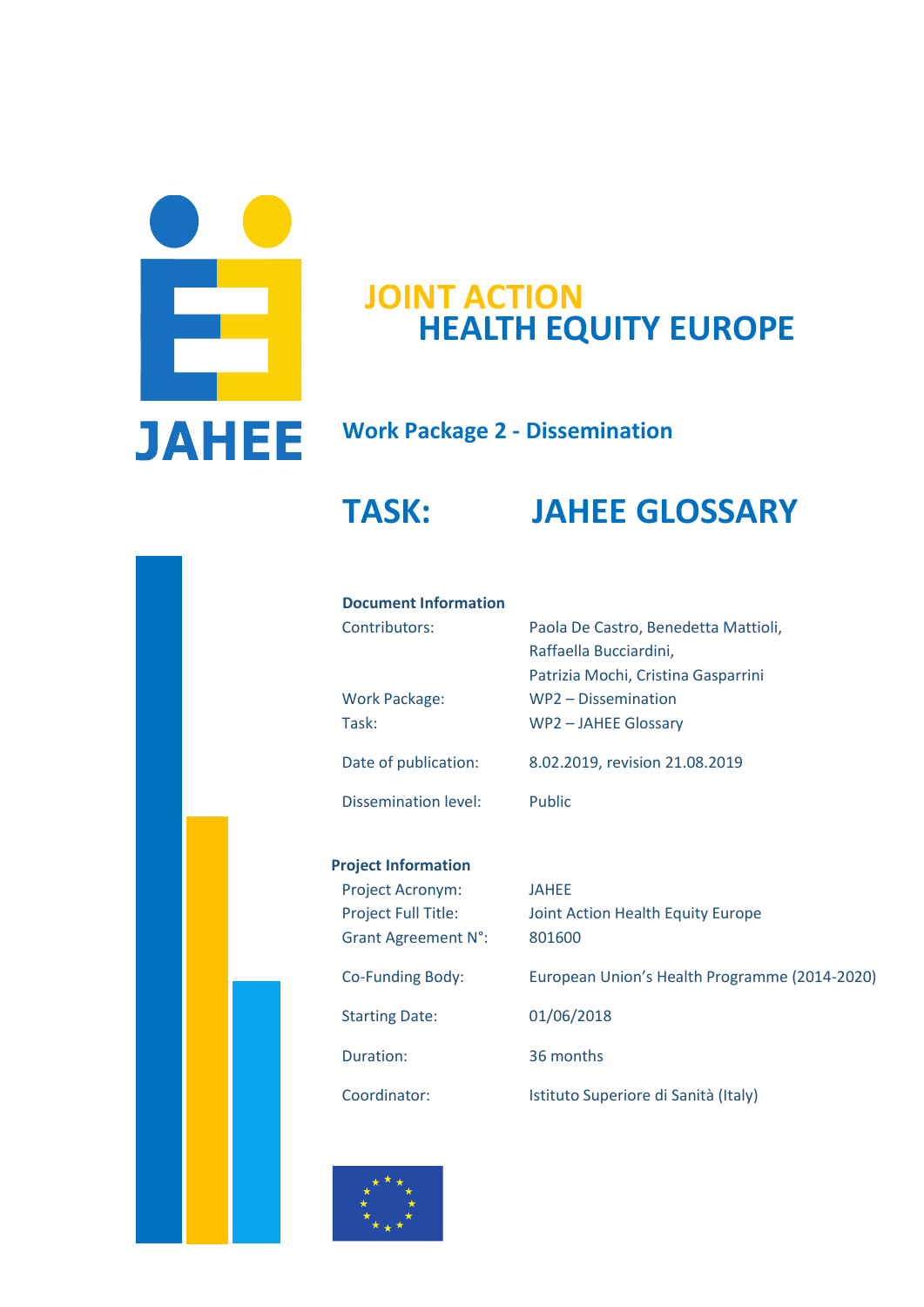# **JAHEE GLOSSARY**

## **Introduction**

The purpose of this glossary is to reduce the likelihood of misunderstanding in the exchange of knowledge among JAHEE partners, and to improve the quality of the project dissemination.

The Glossary is updated according to JAHEE partners' suggestions and progress of the Joint action activity. Only terms supported by references are included.

The main sources utilized to compile the glossary are reported below.

Euro-Healthy Glossary <http://www.euro-healthy.eu/euro-healthy-resources/glossary>

Glossary for the World Congress on Migration, Ethnicity, Race and Health [https://eupha.org/repository/sections/migr/MERH2018\\_Glossary\\_Final\\_4\\_2018\\_11\\_7.pdf](https://eupha.org/repository/sections/migr/MERH2018_Glossary_Final_4_2018_11_7.pdf)

HIA (Health Impact assessment) Glossary of Terms, WHO <https://www.who.int/hia/about/glos/en/index1.html>

Marmot Review report - Fair Society, Healthy Lives <https://www.local.gov.uk/marmot-review-report-fair-society-healthy-lives>

EUROSTAT Public Health Themes [http://ec.europa.eu/eurostat/cache/metadata/en/hlth\\_cdeath\\_esms.htm](http://ec.europa.eu/eurostat/cache/metadata/en/hlth_cdeath_esms.htm) 

Health Promotion Glossary by the WHO <https://www.who.int/healthpromotion/about/HPR%20Glossary%201998.pdf>

FAO (Food and Agriculture Organization of the United Nations). Good Practice Template. <http://www.fao.org/3/a-as547e.pdf>

For comments and suggestions of new terms, please write to: [paola.decastro@iss.it](mailto:paola.decastro@iss.it)

#### **Acknowledgements**

Georgeta Popovici, National School of Public Health, Management and Professional Development, Bucharest, Romania, partner in JAHEE, Christina Planz, Federal Centre for Health Education, Robert Koch Institut, Köln, Germany (JAHEE WP6); Bernadette N. Kumar, Norwegian Institute of Public Health (JAHEE WP8).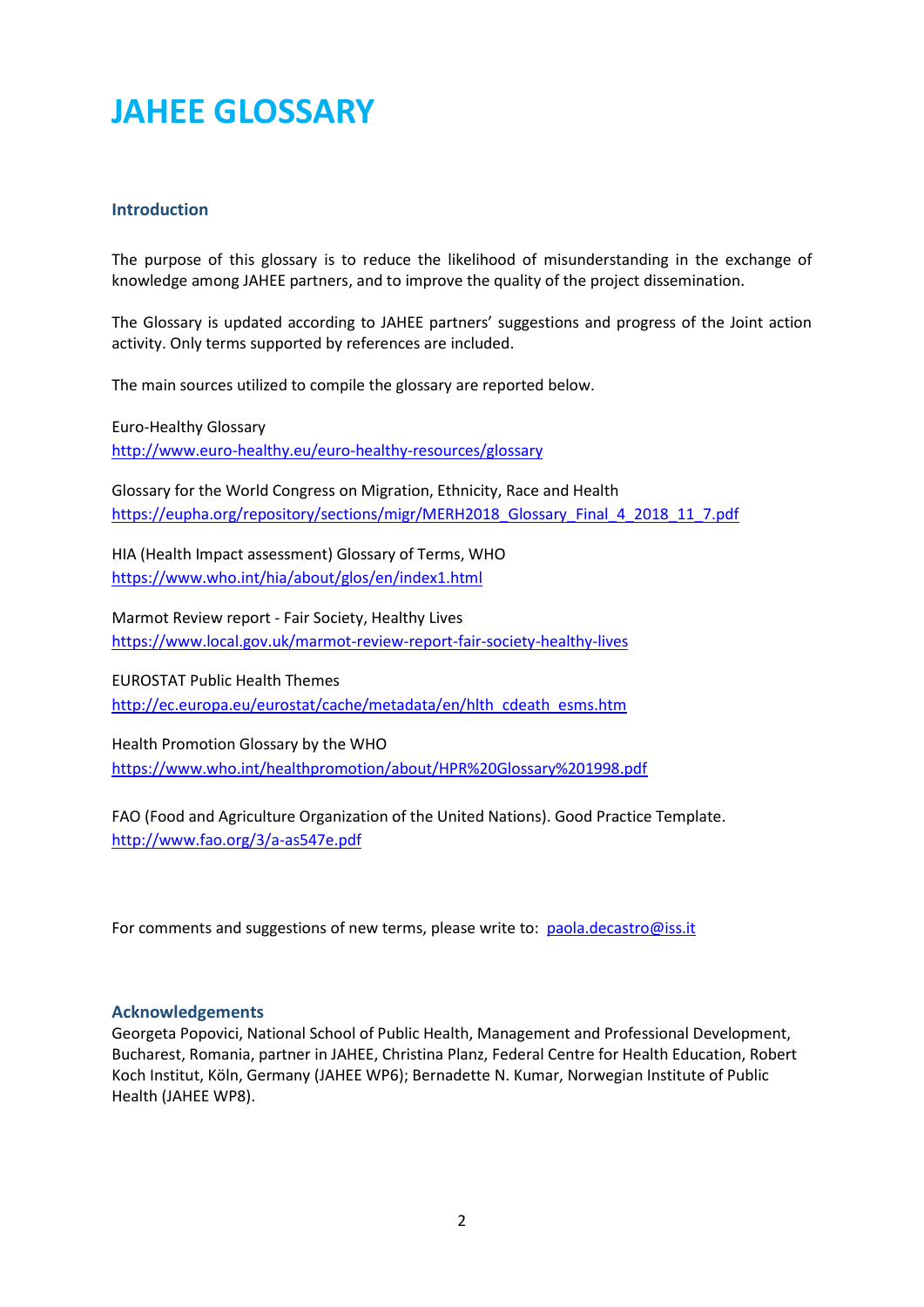#### **LIST OF TERMS**

### **[A](#page-6-0)**

*[Asylum seeker](#page-6-1)*

*[Avoidable mortality](#page-6-2)*

#### **[B](#page-6-3)**

*[Behaviour](#page-6-4) Best practice → [see Good practice](#page-6-5) [Burden of disease](#page-6-6)*

#### **[C](#page-6-7)**

*[Capacity Building](#page-6-8) [Circular migration](#page-7-0)*

#### **[D](#page-7-1)**

*[Decentralization](#page-7-2) [Decision analysis](#page-7-3) [Delphi process](#page-7-4) [Deprivation](#page-7-5) [Descriptor of performance](#page-8-0) [Determinants of health](#page-8-1) [Dimension](#page-8-2) [Disability-adjusted life years \(DALYs\)](#page-8-3) [Disadvantaged / Marginalized/ Vulnerable groups](#page-8-4) [Discrimination](#page-9-0)*

## **[E](#page-9-1)**

*[Effectiveness](#page-9-2) [Empowerment](#page-9-3) [Environment](#page-9-4) [Environmental health indicators](#page-9-5) [Environmental risk factor](#page-10-0) [Equity in health](#page-10-1) [Ethnicity/ethnic group](#page-10-2)*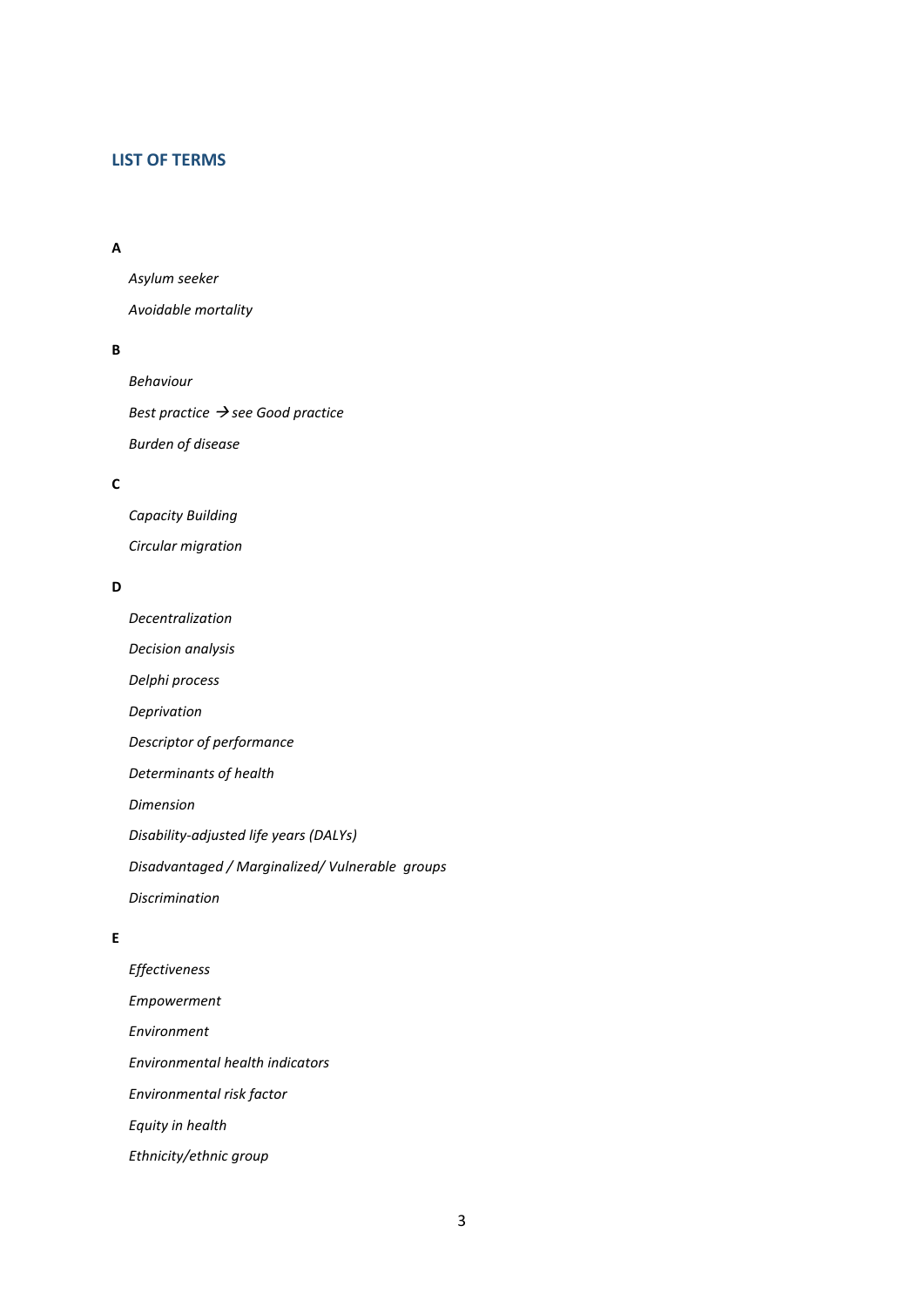*[Ethnic minority group](#page-10-3) [Evidence](#page-10-4) [Evidence-based](#page-10-5) [Evidence-based/informed policy-making](#page-10-6) [Exposure-response relationship](#page-11-0)*

#### **[G](#page-11-1)**

*[Good practice](#page-11-2) [Good/best practice in health care policies](#page-11-3)*

#### **[H](#page-11-4)**

*[Health](#page-11-5) [Health behaviours](#page-11-6) [Health equity](#page-11-7) [Health Equity Audit \(HEA\)](#page-12-0) [Health gain](#page-12-1) [Health impact](#page-12-2) [Health Impact Assessment \(HIA\)](#page-12-3) [Health in All Policies \(HiAP\)](#page-12-4) [Health inequalities](#page-12-5) [Health inequities](#page-13-0) [Health outcomes indicators](#page-13-1) [Health policy](#page-13-2) [Health promotion](#page-13-3) [Health risk assessment](#page-13-4) [Health status](#page-14-0)*

*[Health system](#page-14-1)*

*[Healthcare access](#page-14-2)*

*[Healthcare utilization](#page-14-3)*

*[Healthy public policy](#page-14-4)*

#### **[I](#page-14-5)**

*[Impact assessment](#page-14-6) [Indicator](#page-14-7) [Inequalities audit /Equity audit](#page-15-0) [Inequity in health](#page-15-1) [Integrated impact assessment](#page-15-2)*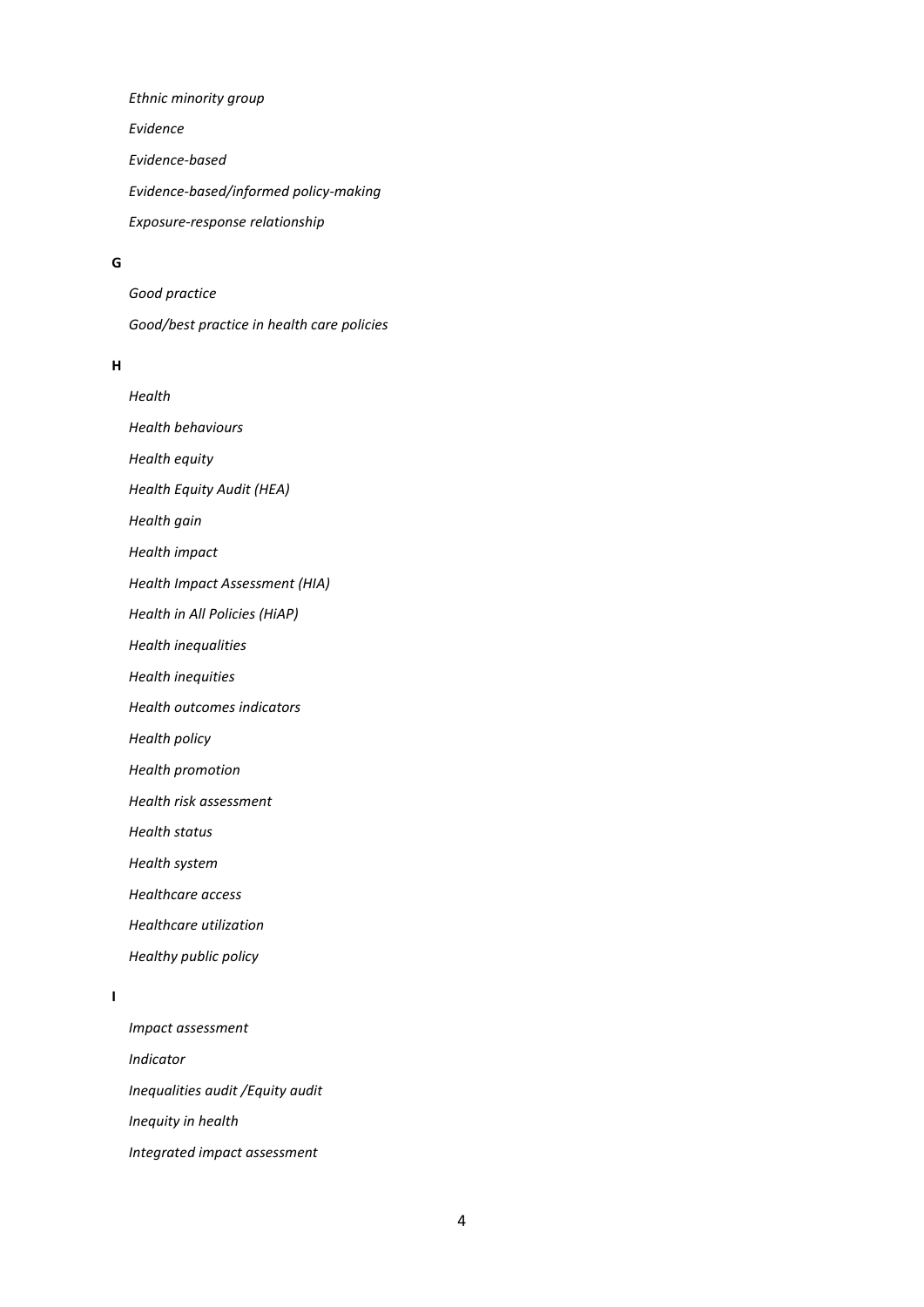#### *[Intervention](#page-15-3)*

### **[L](#page-15-4)**

*[Life course approach](#page-15-5) [Lifestyle](#page-15-6) [Low-threshold approach](#page-15-7)*

#### **[M](#page-16-0)**

*[Migrant](#page-16-1) [Migration](#page-16-2) [Monitoring](#page-16-3) [Morbidity](#page-16-4) [Mortality indicator](#page-16-5) [Multi-level policy-making](#page-16-6)*

#### **[N](#page-17-0)**

*[Non-health related policies](#page-17-1)*

#### **[O](#page-17-2)**

*[Outcomes](#page-17-3) [Outputs](#page-17-4)*

#### **[P](#page-17-5)**

*[Participation](#page-17-6)*

*[Participatory process](#page-17-7)*

*[Performance](#page-18-0)*

*[Policy](#page-18-1)*

*[Policy dialogue](#page-18-2)*

*[Policy makers](#page-18-3)*

*[Policy Advisory Board \(PAB\)](#page-18-4)*

*[Political determinants](#page-18-5)*

*[Population health](#page-18-6)*

*[Population health index](#page-19-0)*

*[Primary health care](#page-19-1)*

*[Promising practice](#page-19-2)*

*[Proportionate universalism](#page-19-3)*

*[Public health](#page-19-4)*

*[Public health action cycle \(PHAC\)](#page-20-0)*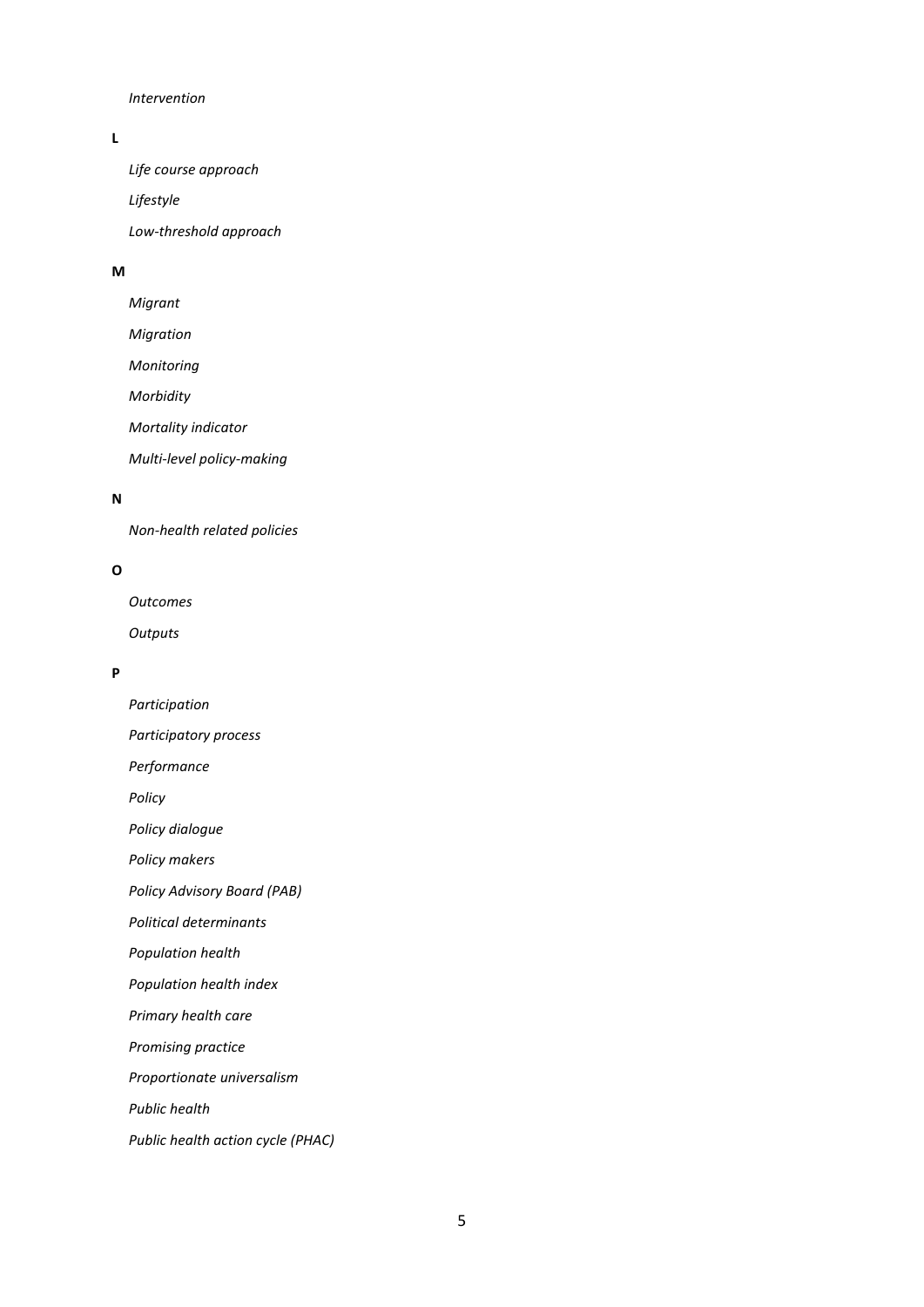#### **[Q](#page-20-1)**

*[Qualitative indicators](#page-20-2) [Qualitative judgments](#page-20-3) [Quality management](#page-20-4) [Quality of life](#page-21-0)*

#### **[R](#page-21-1)**

*[Refugee](#page-21-2) [Risk factor](#page-21-3)*

#### **[S](#page-21-4)**

*[Scientific Advisory Board \(SAB\)](#page-21-5) [Scenario](#page-21-6) [Setting approach](#page-21-7) [Social determinants of health](#page-22-0) [Social spatial health promotion](#page-22-1) [Socio-economic indicator](#page-22-2) [Socio-economic status](#page-22-3) [Stakeholder](#page-22-4) [Survey](#page-22-5)*

*[Sustainable development](#page-22-6)*

*[Social gradient](#page-23-0)*

## **[T](#page-23-1)**

*[Target group orientation](#page-23-2)*

#### **[U](#page-23-3)**

*[Uncertainty](#page-23-4)*

#### **[V](#page-23-5)**

*[Vulnerable population](#page-23-6) [Vulnerability](#page-24-0)*

#### **[W](#page-24-1)**

*[Well-being](#page-24-2)*

#### *[References](#page-25-0)*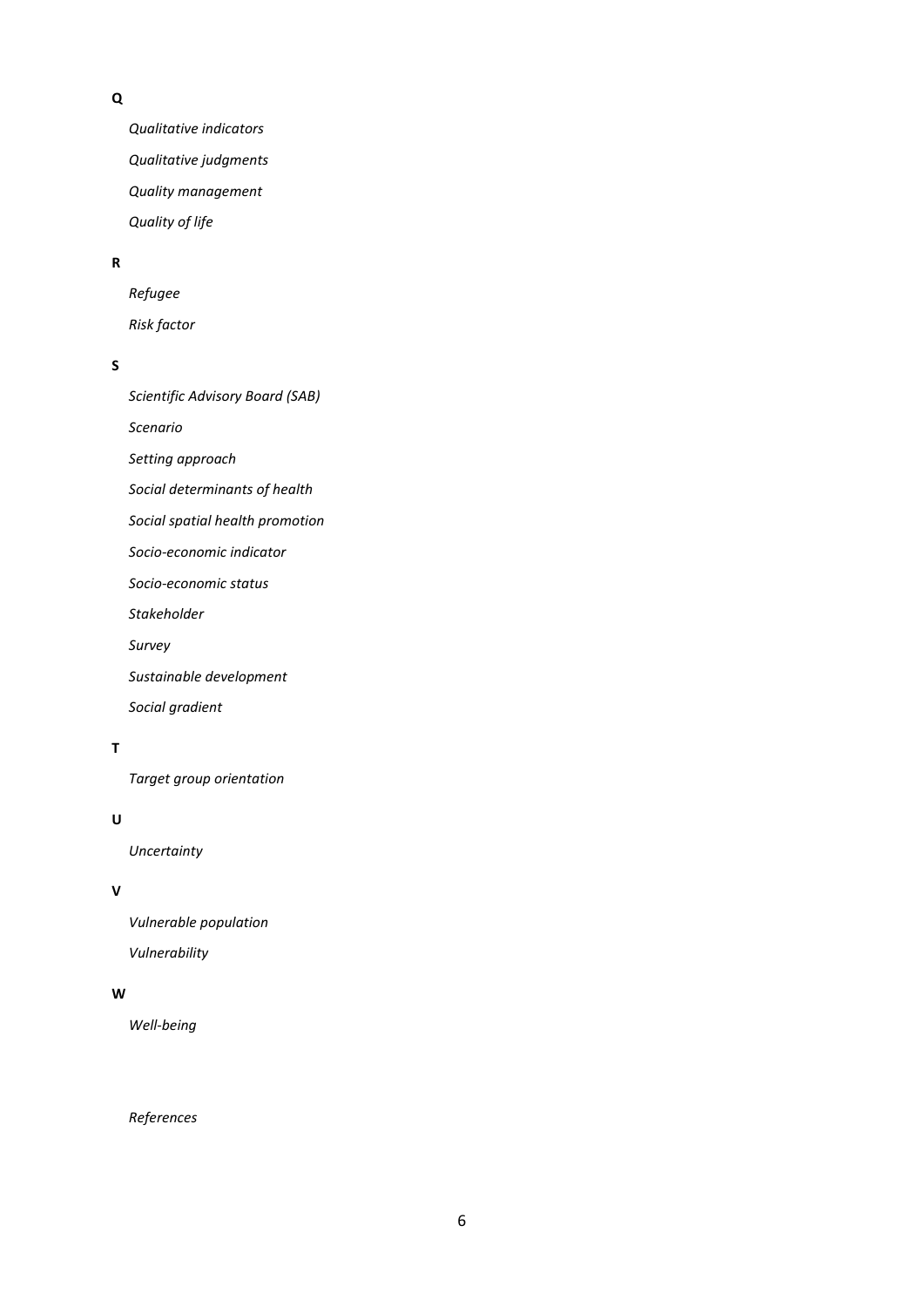# <span id="page-6-0"></span>**A**

## <span id="page-6-1"></span>**Asylum seeker**

A person seeking asylum leaves to stay in a foreign country on the grounds of fear of persecution or actual persecution/serious harm in their country of origin. Often erroneously used as a synonym for refugee, but having a different legal status in most cases. (1)

## <span id="page-6-2"></span>**Avoidable mortality**

An avoidable cause of death, also called avoidable death or avoidable mortality, is a cause of death that could be avoided, and thus not result in death, through prevention or treatment. Two categories of avoidable mortality are generally used:

- *Amenable mortality* deaths that, in the light of medical and technology at the time of death, could be avoided through good quality healthcare.
- *Preventable mortality* a death is preventable if, in the light of understanding of the determinants of health at the time of death, all or most deaths from that cause (subject to age limits) could be avoided by public health intervention in the broadest sense. (2)

## <span id="page-6-3"></span>**B**

## <span id="page-6-4"></span>**Behaviour**

Anything a person does in response to internal or external events. (3)

## <span id="page-6-5"></span>**Best practice → see Good practice**

## <span id="page-6-6"></span>**Burden of disease**

It is the measurement of the gap between a population´s current health and the optimal state where all people attain full life expectancy without suffering major ill health.

*Burden of disease analysis* enables decision-makers to identify the most serious health problems facing a population. Loss of health in populations is measured in *disability-adjusted life years* (DALYs), which is the sum of years of life lost due to premature death and years lived with disability. Burden of disease data provides a basis for determining the relative contribution of various risk factors to population health that can be used in health promotion priority setting. For instance, smoking, undernutrition and poor sanitation are related to a number of major causes of morbidity and mortality and therefore each is a potentially important focus for health promotion. In addition, burden of disease reveals disparities in health within populations that indicate underlying social inequities that need to be addressed. (4)

# <span id="page-6-7"></span>**C**

## <span id="page-6-8"></span>**Capacity Building**

Capacity building describes the process of building knowledge, skills, commitment, structures, systems and leadership to enable effective health promotion. Capacity development can take place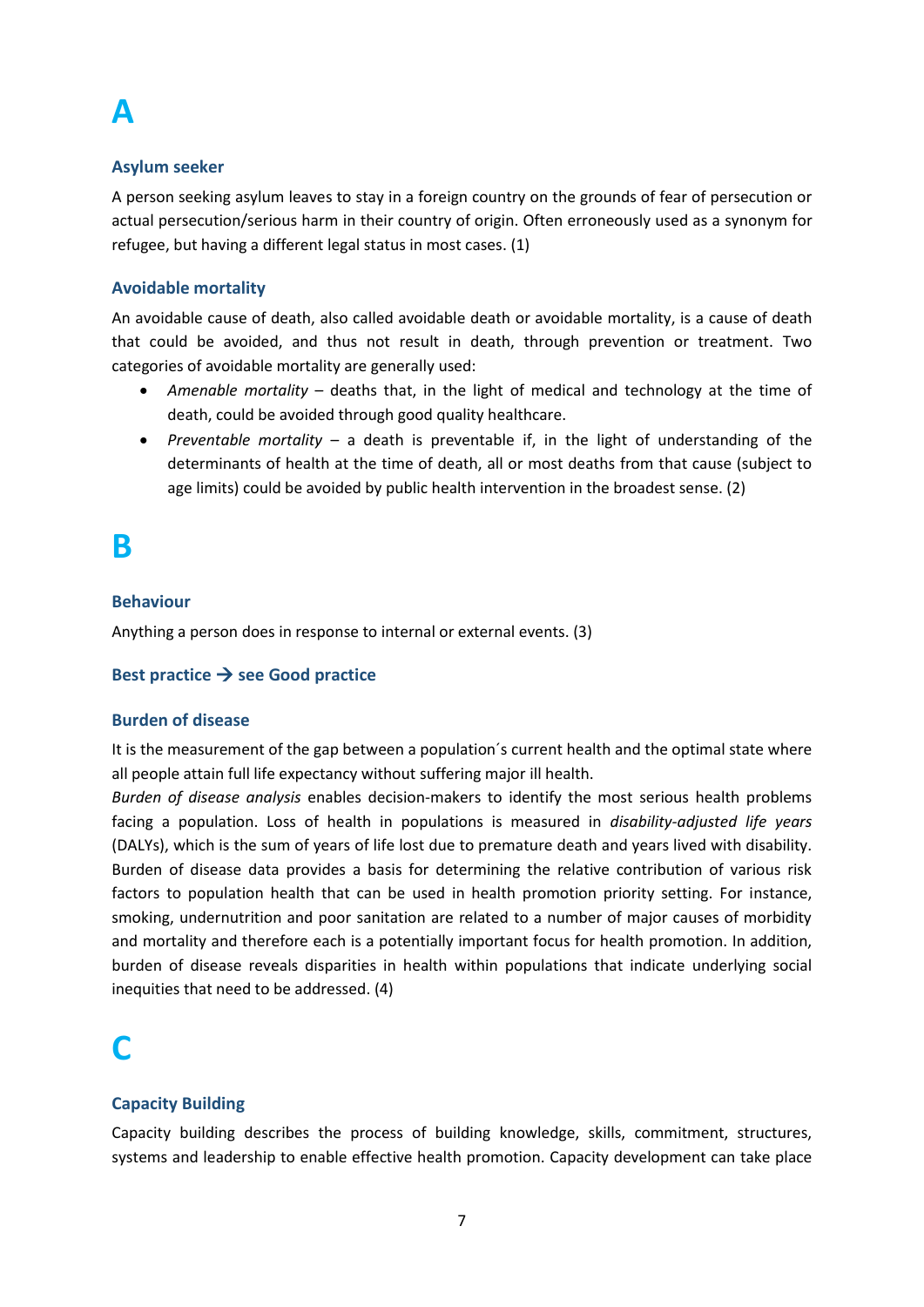at the level of activities, partnership cooperation and organizations. Similar to the process of empowerment, capacity building targets communities that have the necessary social and political structures and prerequisites as a result of a learning and transformation process to successfully implement programmes (for health promotion). (5)

## <span id="page-7-0"></span>**Circular migration**

The fluid movement of people between countries, including temporary or long-term movement, if voluntary. (1)

## <span id="page-7-1"></span>**D**

## <span id="page-7-2"></span>**Decentralization**

Political reform designed to promote local autonomy. It entails changes in authority and financial responsibility for health services; hence, it can have a large impact on health service performance. There are several forms of decentralization affecting the health sector in different ways:

- *deconcentration*, which transfers authority and responsibility from the central level of the Ministry of Health to its field offices;
- *delegation*, which transfers authority and responsibility from the central level of the Ministry of Health to organizations not directly under its control;
- *devolution*, which transfers authority and responsibility from the central level of the Ministry of Health to lower level autonomous units of government;
- *privatization*, which involves the transfer of ownership and government functions from public to private bodies, which may consist of voluntary organizations and for-profit and not-forprofit private organizations, with varying degree of government regulation. (6)

## <span id="page-7-3"></span>**Decision analysis**

It involves the development and use of logical methods for improving decision-making in public and private organizations. Such methods include models for decision-making under conditions of uncertainty or multiple objectives; experimental and descriptive studies of decision-making behaviour; economic analysis of competitive and strategic decisions; techniques for facilitating decision-making by groups; and computer modelling software and expert systems for decision support. (7)

## <span id="page-7-4"></span>**Delphi process**

Method for structuring a group communication process helping a group of individuals, as a whole, to deal with a complex problem. Its key features are anonymity for the individual responses (anonymity); feedback of individual contributions of information and knowledge (controlled feedback); assessment of the group judgment or view (statistical aggregation); and opportunity for individuals to revise views (iteration of the questionnaire). (8)

## <span id="page-7-5"></span>**Deprivation**

A state of observable and demonstrable disadvantage relative to the community, society or nation to which an individual, a family or a group belongs. Two forms of deprivation are generally recognized: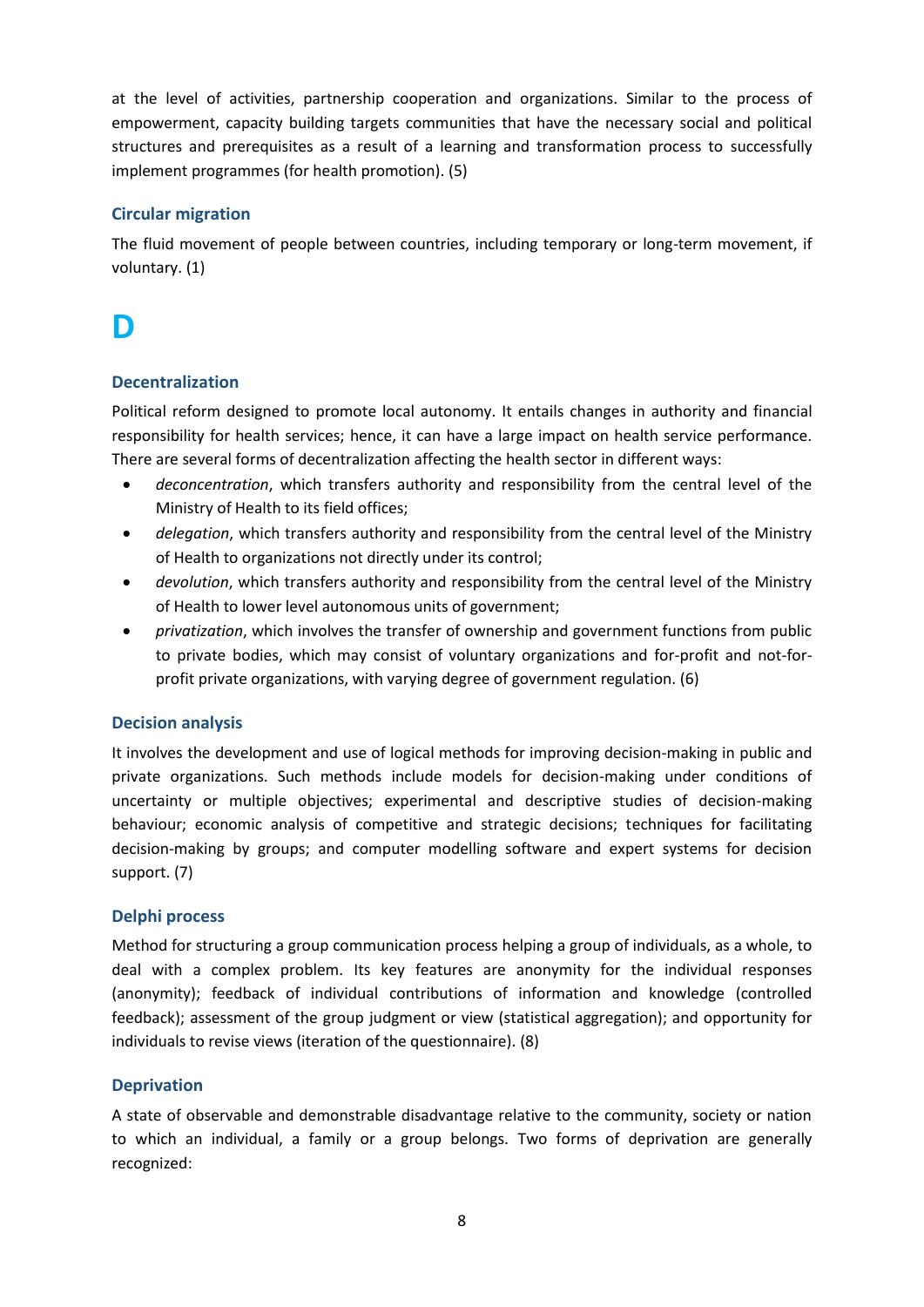- material deprivation referring to the lack of goods, services, resources and amenities that are customary, or are widespread in a given society;
- social deprivation considering people socially isolated, withdrawn or excluded because they belong to a particular class, race, age, sex or other characteristics of the social structure. (9)

## <span id="page-8-0"></span>**Descriptor of performance**

It is an ordered set of plausible performance levels associated with an indicator, intending to

- operationalise the appraisal of performances of European regions in a population health dimension (in fact, a descriptor measures, quantitatively or qualitatively, the degree to which the dimension is satisfied);
- describe, as much as possible objectively, the performance of European regions with respect to that dimension;
- better frame the evaluation model, by restricting the range of performance levels to a plausibility domain. (10)

*See also*: Indicator

#### <span id="page-8-1"></span>**Determinants of health**

The Determinants of health are factors which influence health status and determine health differentials or health inequalities. They are many and varied and include for example, natural, biological factors (e.g. age, gender and ethnicity); behaviour and lifestyles (e.g. smoking, alcohol consumption, diet and physical exercise), physical and social environment (e.g. housing quality, the workplace and the wider urban and rural environment), and access to health care (Lalonde, 1974; Labonté 1993). All of these are closely interlinked and differentials in their distribution lead to health inequalities. (11)

#### <span id="page-8-2"></span>**Dimension**

An independent evaluation axis for appraising population health. Each dimension belongs to an area of concern and should respect preference independence conditions – that is, being possible to assess how important is improving the performances in one dimension independently of the performances of a region on other population health dimensions. Each dimension is made operational by means of an indicator. Examples of dimensions under discussion in the project are employment, income, living conditions, education and crime (dimensions within the economic and social environment area of concern). (8)

*See also*: Indicator

#### <span id="page-8-3"></span>**Disability-adjusted life years (DALYs)**

The sum of years of potential life lost due to premature mortality and the years of productive life lost due to disability. (12)

#### <span id="page-8-4"></span>**Disadvantaged / Marginalized/ Vulnerable groups**

These terms are applied to groups of people who, due to factors usually considered outside their control, do not have the same opportunities as other, more fortunate groups in society. Examples might include unemployed people, refugees and others who are socially excluded. (11) *See also*: Vulnerable population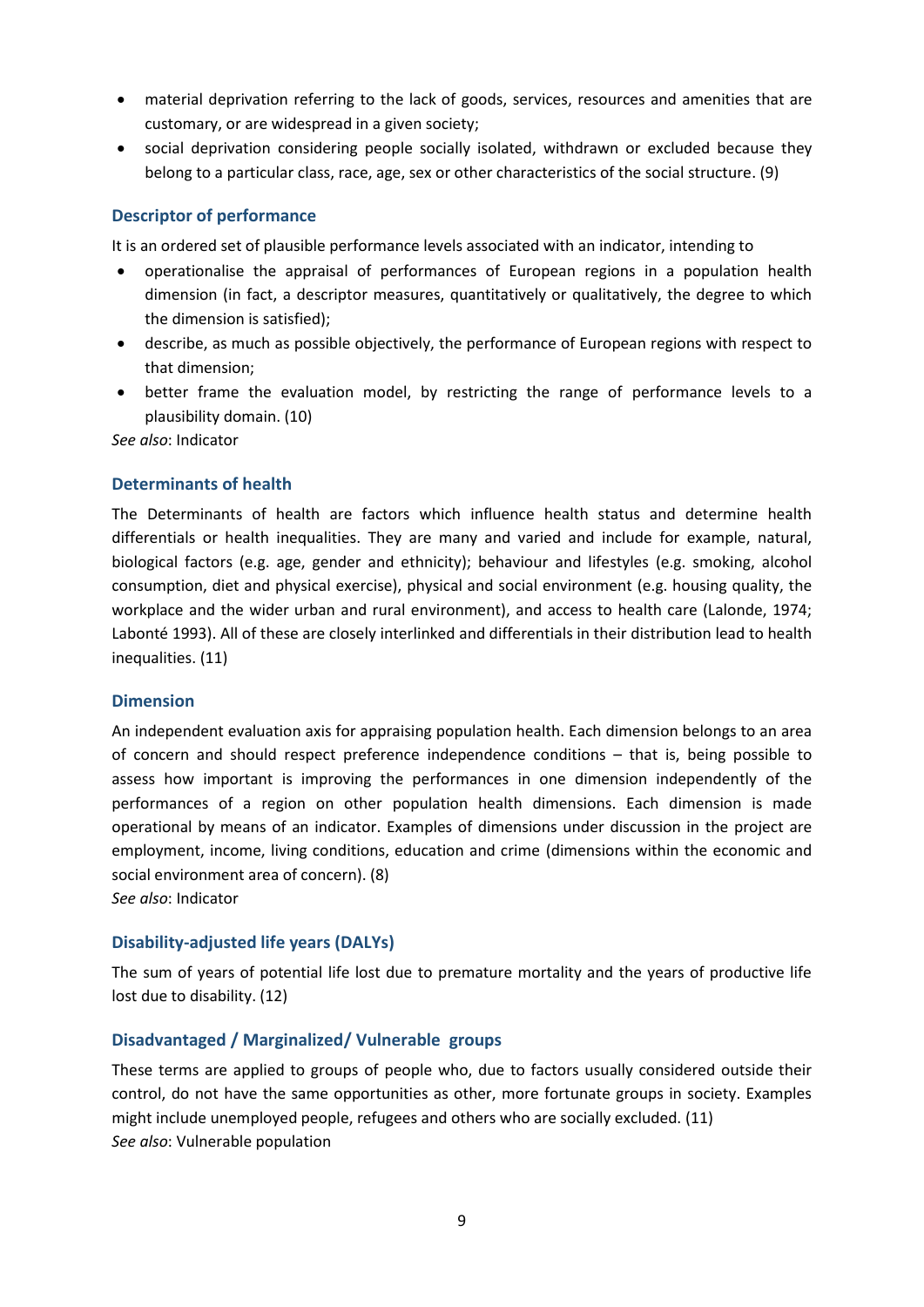## <span id="page-9-0"></span>**Discrimination**

A failure to treat all persons equally for no objective reason, or failure to treat them differently when necessary to avoid injustice. Discrimination is prohibited under international law in respect of "race, colour, sex, language, religion, political, or other opinion, national or social origin, property, birth or other status" (*Art. 2, Universal Declaration of Human Rights 1948)*. (1)

## <span id="page-9-1"></span>**E**

## <span id="page-9-2"></span>**Effectiveness**

The extent to which a specific intervention, procedure, regimen or service, when deployed in the field in routine circumstances, does what it is intended to do for a specified population. (6)

## <span id="page-9-3"></span>**Empowerment**

Empowerment intends a social, cultural, psychological or political process through which individuals or social groups are able to express their needs, to present their concerns, devise strategies for involvement in decision-making and achieve political, social and cultural action to meet those needs. Through such a process people see a closer correspondence between their goals in life and a sense of how to achieve them and a relationship between their efforts and life outcomes. In health promotion, empowerment is a process through which people gain greater control over decisions and actions affecting their health. (13)

#### <span id="page-9-4"></span>**Environment**

The conditions that surround someone or something: the conditions and influences that affect the growth, health, progress, etc., of someone or something. More specifically:

- the complex of physical, chemical, and biotic factors (natural and living things, as earth, air, water, climate, weather, plants and animals) that act upon an organism or an ecological community and ultimately determine its form and survival.
- the aggregate of social and cultural conditions that influence the life of an individual or community. (14)

## <span id="page-9-5"></span>**Environmental health indicators**

Indicators that support and monitor policy on environment and health at all levels - from the local to the international, for example:

- monitor trends in the state of the environment, in order to identify potential risks to health;
- monitor trends in health, resulting from exposures to environmental risk factors, in order to guide policy;
- compare areas or countries in terms of their environmental health status, so as to help target;
- monitor and assess the effects of policies or other interventions on environmental health;
- help to raise awareness about environmental health issues across different stake-holder groups (including policy-makers, health practitioners, industry, the public, the media);
- investigate potential links between environment and health (e.g. as part of epidemiological studies), as a basis for informing health interventions and policy. (15)

*See also*: Indicator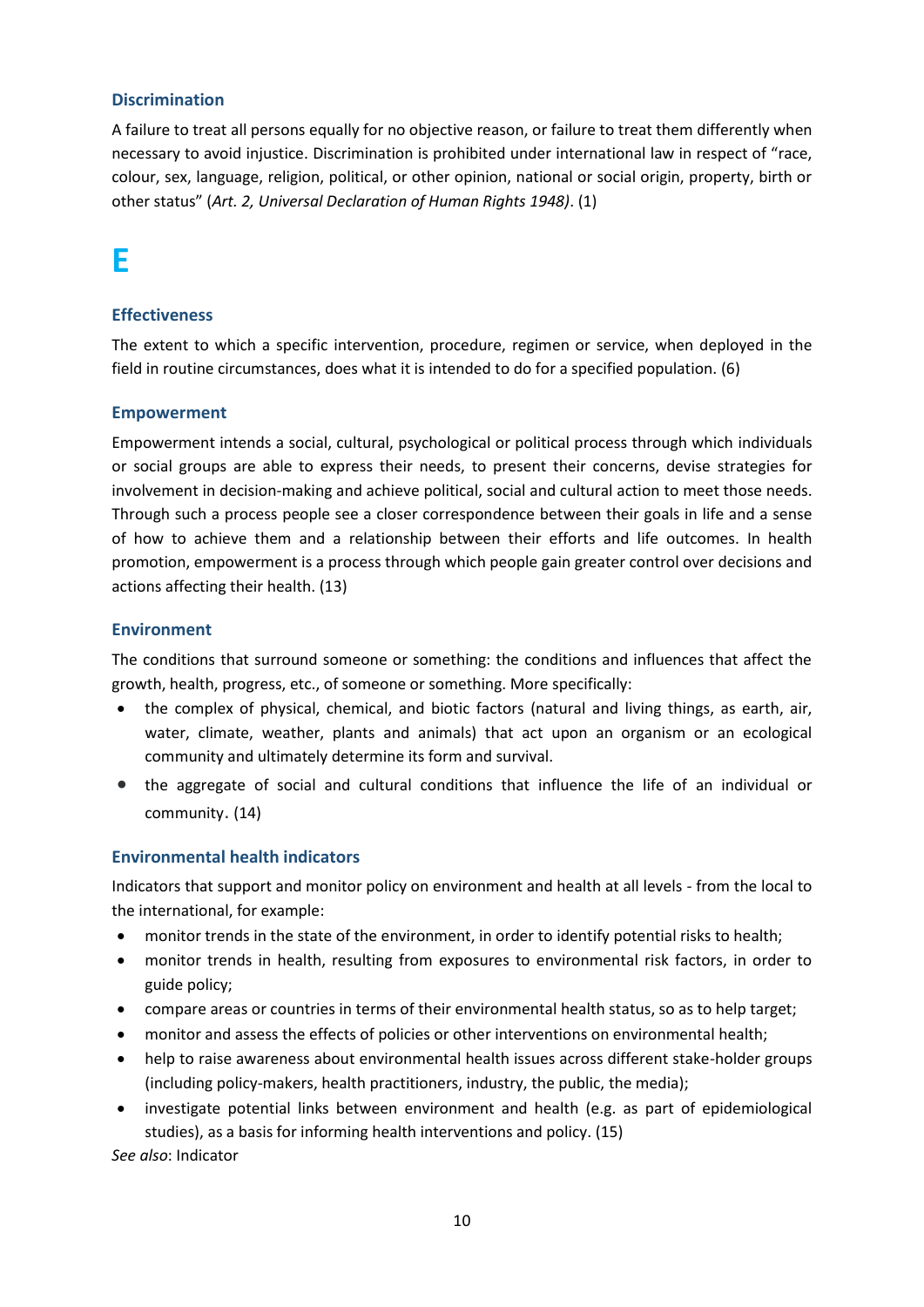## <span id="page-10-0"></span>**Environmental risk factor**

Environmental risk factors include those reasonably amenable to management or change. They are the modifiable parts (or impacts) of:

- Pollution of air, water, or soil with chemical or biological agents UV and ionizing radiation
- Noise, electromagnetic fields
- Occupational risks
- Built environments, including housing, land use patterns, roads;
- Agricultural methods, irrigation schemes
- Man-made climate change, ecosystem change
- Weather-related factors such as temperature and precipitation
- Behaviour related to the availability of safe water and sanitation facilities, such as washing hands, and contaminating food with unsafe water or unclean hands. (16)

#### <span id="page-10-1"></span>**Equity in health**

Equity in health means equal opportunity to be healthy, for all population groups. Equity in health thus implies that resources are distributed and processes are designed in ways most likely to move toward equalising the health outcomes of disadvantaged social groups with the outcomes of their more advantaged counterparts. This refers to the distribution and design not only of health care resources and programmes, but of all resources, policies, and programmes that play an important part in shaping health, many of which are outside the immediate control of the health sector. (17)

## <span id="page-10-2"></span>**Ethnicity/ethnic group**

The social group a person belongs to either identifies with or is identified with by others, as a result of a mix of cultural and other factors including language, diet, religion, ancestry, and physical features traditionally associated with *race*. All people have an ethnicity – not only minorities. (1)

#### <span id="page-10-3"></span>**Ethnic minority group**

Ethnic minority group (or minority ethnic group) refers to populations other than the dominant majority of a country. The word minority not only refers to numerical proportions, but also indicates relative power positions in society. (1)

#### <span id="page-10-4"></span>**Evidence**

Any form of knowledge, including, but not confined to research, of sufficient quality to inform decisions. (6)

#### <span id="page-10-5"></span>**Evidence-based**

The evidence base refers to a body of information, drawn from routine statistical analyses, published studies and "grey" literature, which tells us something about what is already known about factors affecting health. (11)

#### <span id="page-10-6"></span>**Evidence-based/informed policy-making**

An approach to policy decisions that is intended to ensure that decision-making is well informed by the best available research evidence. The process depends on the type of decisions being made and their context, and is both systematic and transparent. (18) *See also*: Evidence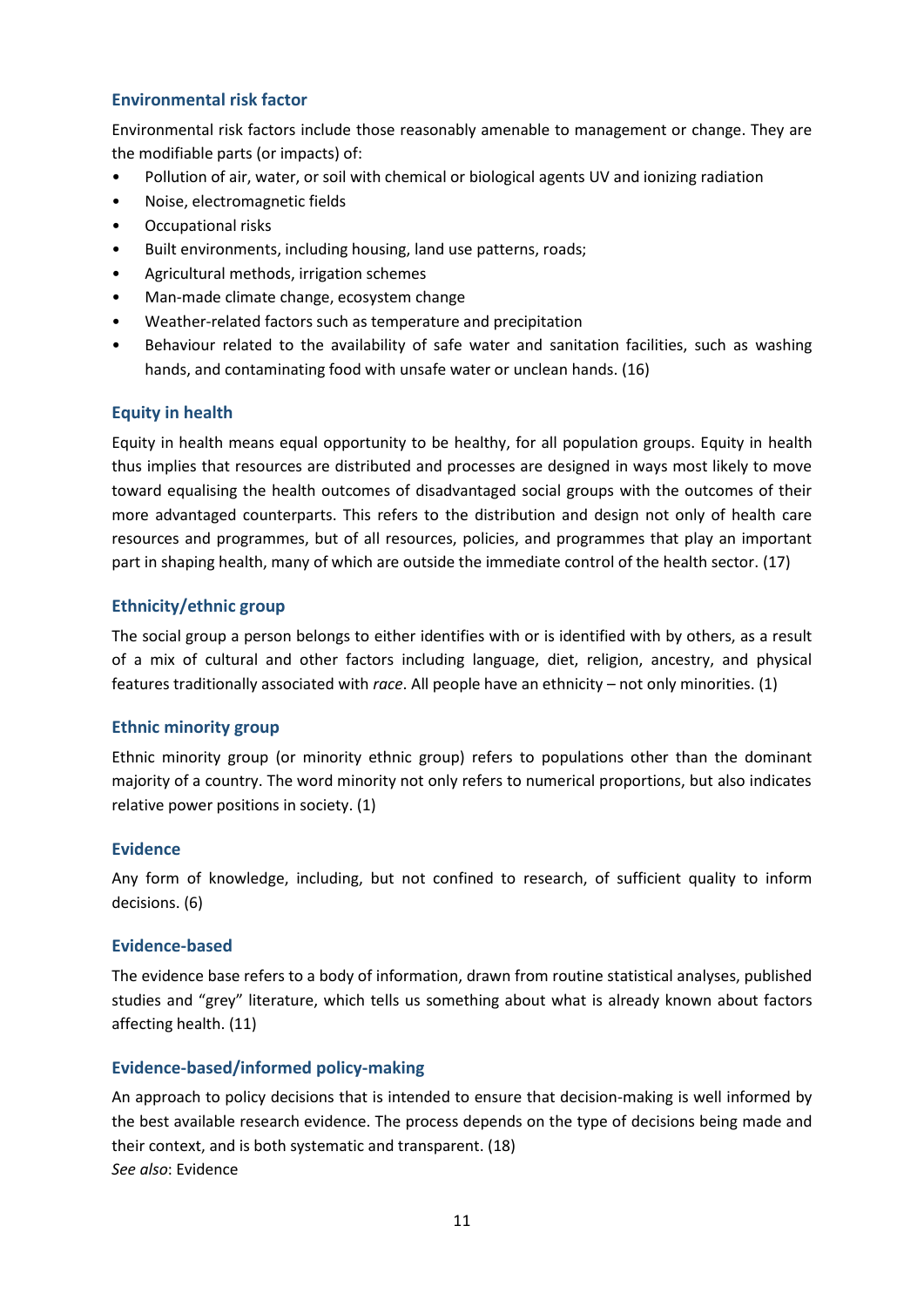#### <span id="page-11-0"></span>**Exposure-response relationship**

An exposure-response relationship describes how the likelihood and severity of adverse health effects (the responses) are related to the amount and condition of exposure to an agent (the dose provided). In the context of environmental risk factors the term "exposure" usually refers to concentration of the factor and the resulting information is referred to as the concentrationresponse" relationship.

In the context of environmental risk assessment, the exposure-response associations are extracted from epidemiological studies that relate concentrations to risk of death or disease. (8)

## <span id="page-11-1"></span>**G**

#### <span id="page-11-2"></span>**Good practice**

**A good practice** is one that has been proven to work well and produce good results, and therefore recommended as a model. It is a successful experience that has been tested and validated, in the broad sense, has been repeated and deserves to be shared, so that a greater number of people can adopt it. (19)

*See also*: Good/best practice in health care policies; Promising practice

#### <span id="page-11-3"></span>**Good/best practice in health care policies**

'Best way' to identify, collect, evaluate, disseminate, and implement information about, as well as to monitor the outcomes of health care interventions for patient's population groups and defined indications or conditions. Information is required on the best available evidence on safety, efficacy, effectiveness, cost-effectiveness, appropriateness, social and ethical values and quality of the health care interventions. (20)

## <span id="page-11-4"></span>**H**

#### <span id="page-11-5"></span>**Health**

The state of complete physical, mental, and social well-being and not merely the absence of disease or infirmity. (21)

#### <span id="page-11-6"></span>**Health behaviours**

In the broadest sense, health behaviours refer to the actions of individuals, groups, and organizations, as well as their determinants, correlates, and consequences, including social change, policy development and implementation, improved coping skills, and enhanced quality of life. (8)

#### <span id="page-11-7"></span>**Health equity**

Health equity means equal opportunity to be healthy, for all population groups. Equity in health thus implies that resources are distributed and processes are designed in ways most likely to move toward equalising the health outcomes of disadvantaged social groups with the outcomes of their more advantaged counterparts. This refers to the distribution and design not only of health care resources and programmes, but of all resources, policies, and programmes that play an important part in shaping health, many of which are outside the immediate control of the health sector. (22)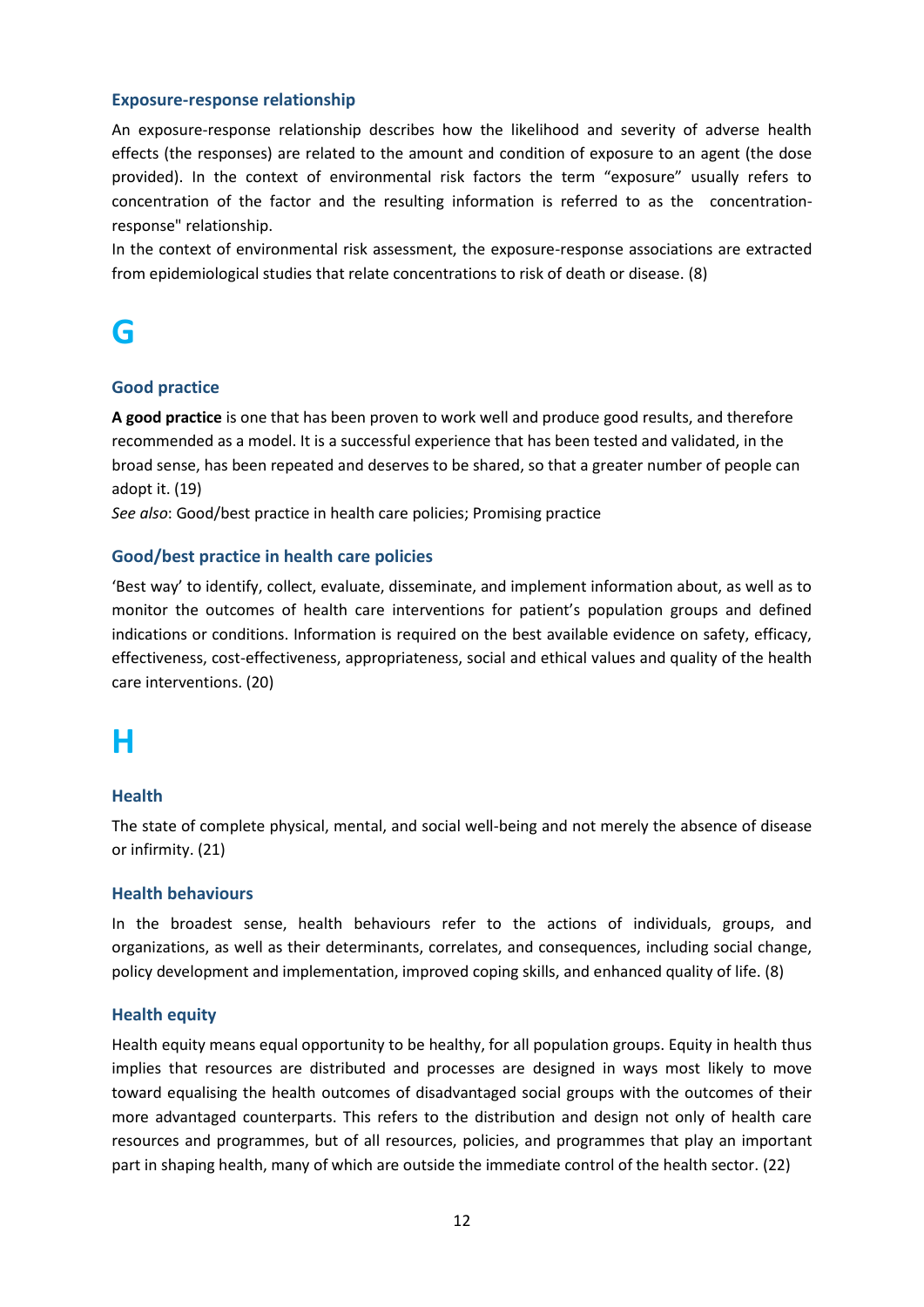#### <span id="page-12-0"></span>**Health Equity Audit (HEA)**

A Health Equity Audit (HEA) is a review procedure which examines how health determinants, access to relevant health services, and related outcomes are distributed across the population, relative to need. A HEA advises decision-makers at all levels of governance to prioritize resources in the planning of policies, strategies and projects in a way that reduces health inequities. A HEA distinguishes between health inequalities and health inequities, and the overall objective is thus not to allocate resource equally across the population, but to prioritize these according to actual needs of different segments or geographic locations. (23)

#### <span id="page-12-1"></span>**Health gain**

An increase in the measured health of an individual or population, including length and quality of life. (24)

#### <span id="page-12-2"></span>**Health impact**

A health impact can be positive or negative. A positive health impact is an effect, which contributes to good health or to improving health, e.g. having a sense of control over one's life and having choices is known to have a beneficial effect on mental health and wellbeing, making people feel "healthier". A negative health impact has the opposite effect, causing or contributing to ill health, e.g. working in unhygienic or unsafe conditions or spending a lot of time in an area with poor air quality is likely to have an adverse effect on physical health status. (11)

#### <span id="page-12-3"></span>**Health Impact Assessment (HIA)**

Health Impact Assessment (HIA) is a practical tool, which allows for evaluating the health impact of policies, strategies and initiatives in sectors that indirectly affect health, such as transportation, employment and the environment. The overall goal of HIA is to inform decision-makers of adverse health effects of proposed actions, and support identification of appropriate policy options. (11)

## <span id="page-12-4"></span>**Health in All Policies (HiAP)**

Health in All Policies (HiAP) is a policy strategy, which targets the key social determinants of health through integrated policy response across relevant policy areas with the ultimate goal of supporting health equity. The HiAP approach is thus closely related to concepts such as 'inter-sectoral action for health', 'healthy public policy' and 'whole-of-government approach'. (25) See also: Health Equity; Population health

#### <span id="page-12-5"></span>**Health inequalities**

Health inequalities are preventable and unjust differences in health status or in the distribution of health determinants between different population groups. They exist across the EU, both between and within the Member States. Acting to reduce health inequalities means tackling social and economic determinants that impact unequally on the health of the population in a way that is avoidable and can be dealt with through public policy at all levels. It is important to distinguish between inequality in health and inequity. Some health inequalities are attributable to biological variations or free choice and others are attributable to the external environment and conditions mainly outside the control of the individuals concerned. In the first case, it may be impossible or ethically or ideologically unacceptable to change the health determinants and so the health inequalities are unavoidable. In the second, the uneven distribution may be unnecessary and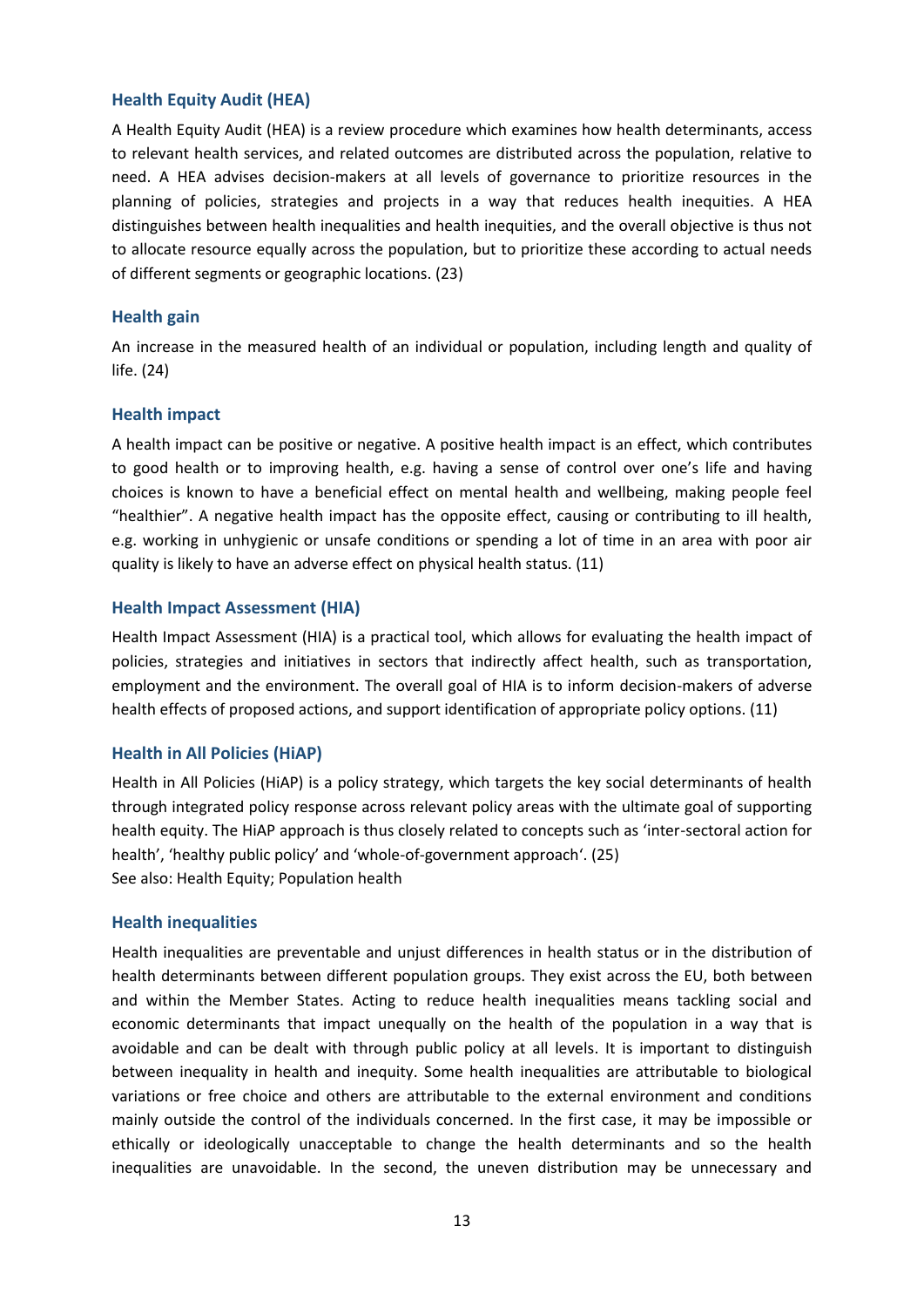avoidable as well as unjust and unfair, so that the resulting health inequalities also lead to inequity in health. (26) *See also:* Health inequities

#### <span id="page-13-0"></span>**Health inequities**

Uneven distribution of health that may be unnecessary and avoidable as well as unjust and unfair Inequity – as opposed to inequality – has a moral and ethical dimension, resulting from avoidable and unjust differentials in health status. (26) *See also:* Health inequalities

#### <span id="page-13-1"></span>**Health outcomes indicators**

They are used to monitor population health status. In this context, they reflect the contribution of a wide range of factors -- including social, environmental, and lifestyle factors -- going far beyond the medical-care system. Traditionally, these indicators have been based solely on mortality data such as life expectancy, standardised mortality rates, infant mortality, and potential years of life lost. These mortality indicators have provided useful information for describing the mortality patterns of the population. However, it is clear continued improvement of ascertainment and classification of specific causes of death is needed for accurate estimates of mortality. (27) *See also*: Indicator

#### <span id="page-13-2"></span>**Health policy**

(i) A set of decisions or commitments to pursue courses of action aimed at achieving defined goals for improving health, by stating or inferring the values that underpin these decisions; the health policy may or may not specify the source of funding that can be applied to the action, the planning and management arrangements to be adopted for implementation of the policy, and the relevant institutions to be involved. (ii) A general statement of understanding to guide decision making that results from an agreement or consensus among relevant partners on the issues to be addressed and on the approaches or strategies to deal with them. (6)

#### <span id="page-13-3"></span>**Health promotion**

The planned and managed process of encouraging and assisting improvement in the health of a population as distinct from the provision of health care services. It operates through the process of enabling individuals and communities to increase control over the determinants of health and thereby improve their health. Health promotion has been an evolving concept in the last twenty years in health policy. It encompasses fostering lifestyles and other social, economic, environmental and personal factors conducive to health. Health promotion can involve a variety of activities including promoting healthy public policies, supportive environments for health, healthy lifestyles, community action for health, improving personal knowledge and skills; and the development of health services concerned with health rather than merely focused on disease and disability. Health promotion includes many aspects of preventive medicine and public health. (24)

#### <span id="page-13-4"></span>**Health risk assessment**

It involves identifying the hazards present in any undertaking activities or from other factors and then evaluating the extent of the risks involved, taking into account existing precautions. (28)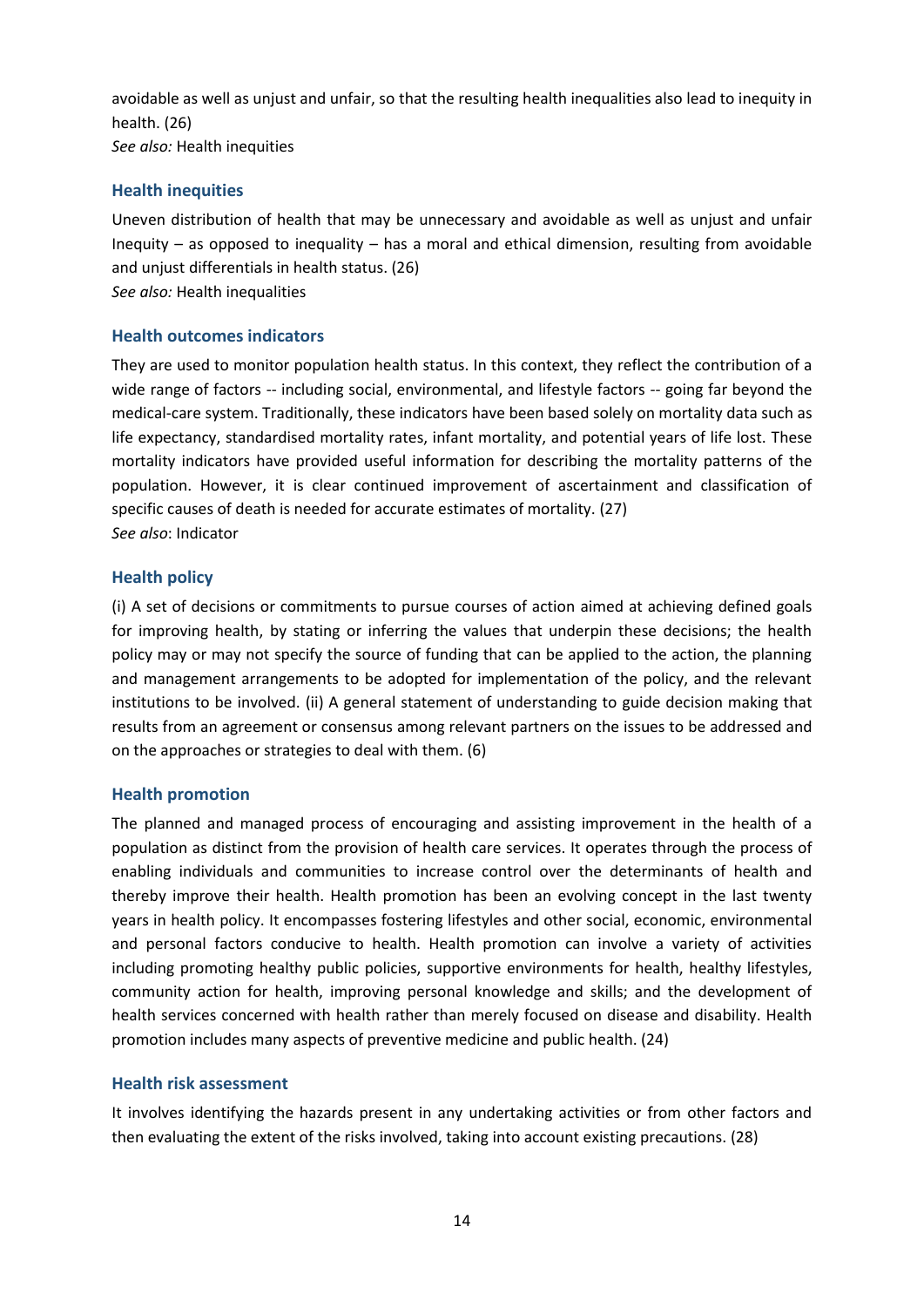#### <span id="page-14-0"></span>**Health status**

A general term for the state of health of an individual, a group or population measured against defined standards. (24)

#### <span id="page-14-1"></span>**Health system**

(i) all the activities whose primary purpose is to promote, restore and/or maintain health; (ii) the people, institutions and resources, arranged together in accordance with established policies, to improve the health of the population they serve, while responding to people's legitimate expectations and protecting them against the cost of ill-health through a variety of activities whose primary intent is to improve health. (11)

#### <span id="page-14-2"></span>**Healthcare access**

The degree to which individuals are inhibited or facilitated in their ability to gain entry to and to receive care and services from the health care system. Factors influencing this ability include geographic, architectural, mobility, and financial considerations, among others. Entry (to the health care system) is dependent on the wants, resources, and needs that individuals bring to the careseeking process. Ability to obtain wanted or needed services may be influenced by many factors, including travel distance, waiting time, available financial resources, and availability of a regular source of care. (29)

## <span id="page-14-3"></span>**Healthcare utilization**

The measure of the population's use of the health care services available to them. This includes the utilization of hospital resources, personal care home resources, and physician resources. Health care utilization and health status are used to examine how efficiently a health care system produces health in a population. (30)

## <span id="page-14-4"></span>**Healthy public policy**

Healthy public policy is a key component of the Ottawa Charter for Health Promotion (1986). The concept includes policies designed specifically to promote health (for example banning cigarette advertising) and policies not dealing directly with health but acknowledged to have a health impact (for example transport, education, economics). (11) *See also*: Health Policy

## <span id="page-14-6"></span>**Impact assessment**

Impact assessment is about judging the effect that a policy or activity will have on people or places. It has defined as the prediction or estimation of the consequences of a current or proposed action. (11)

## <span id="page-14-7"></span>**Indicator**

<span id="page-14-5"></span>**I**

A variable, or a combination of variables, selected to represent a certain wider issue or characteristic of interest. Indicators are used in a broad range of situations, from describing the current condition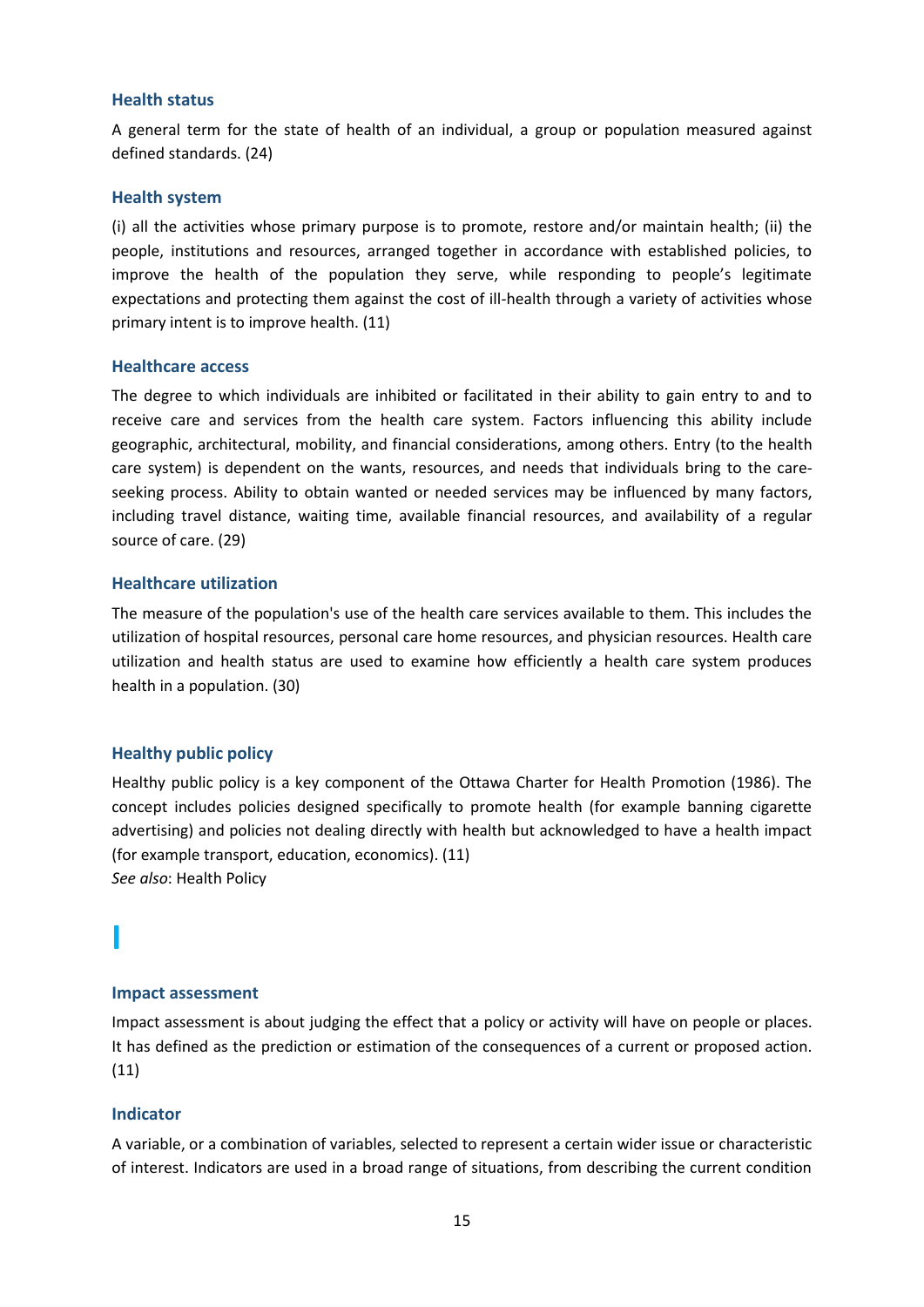of a system, to predicting its future outcomes, to monitoring the results of projects, programs, or policies over time. They represent factual information (related to population health) which is linked to the dimensions. Crimes recorded by the police per 100.000 inhabitants is an example of a possible indicator for the crime dimension. (8)

### <span id="page-15-0"></span>**Inequalities audit /Equity audit**

A review of inequalities within an area or of the coverage of inequalities issues in a policy, programme or project, usually with recommendations as to how they can be addressed. (26)

#### <span id="page-15-1"></span>**Inequity in health**

(i) Inequity refers to unfair, avoidable differences arising from poor governance, corruption or cultural exclusion. (ii) Avoidable inequalities in health between groups of people within countries and between countries. These inequities arise from inequalities within and between societies. Social and economic conditions and their effects on people's lives determine their risk of illness and the actions taken to prevent them becoming ill or treat illness when it occurs. (26) *See also*: Equity in health

#### <span id="page-15-2"></span>**Integrated impact assessment**

It brings together components of environmental, health, social and other forms of impact assessment in an attempt to incorporate an exploration of all the different ways in which policies, programmes or projects may affect the physical, social and economic environment. (11)

#### <span id="page-15-3"></span>**Intervention**

A set of actions with a coherent objective to bring about change or produce identifiable outcomes. These actions may include policy, regulatory initiatives, single strategy projects or multi-component programmes. (31)

## <span id="page-15-4"></span>**L**

## <span id="page-15-5"></span>**Life course approach**

An approach suggesting that the health outcomes of individuals and the community depend on the interaction of multiple protective and risk factors throughout people's lives. This approach provides a more comprehensive vision of health and its determinants, which calls for the development of health services more centred on the needs of its users in each stage of their lives. (6)

## <span id="page-15-6"></span>**Lifestyle**

The set of habits and customs that is influenced by the lifelong process of socialization; examples include the use of alcohol and tobacco, dietary habits, or exercise. (3)

#### <span id="page-15-7"></span>**Low-threshold approach**

A low-threshold approach as a working method is characterised by the fact that it reflects access barriers to the measure from the perspective of the target groups. Already in the conception phase, approaches are formulated in order to avoid these barriers or to keep them as low as possible. The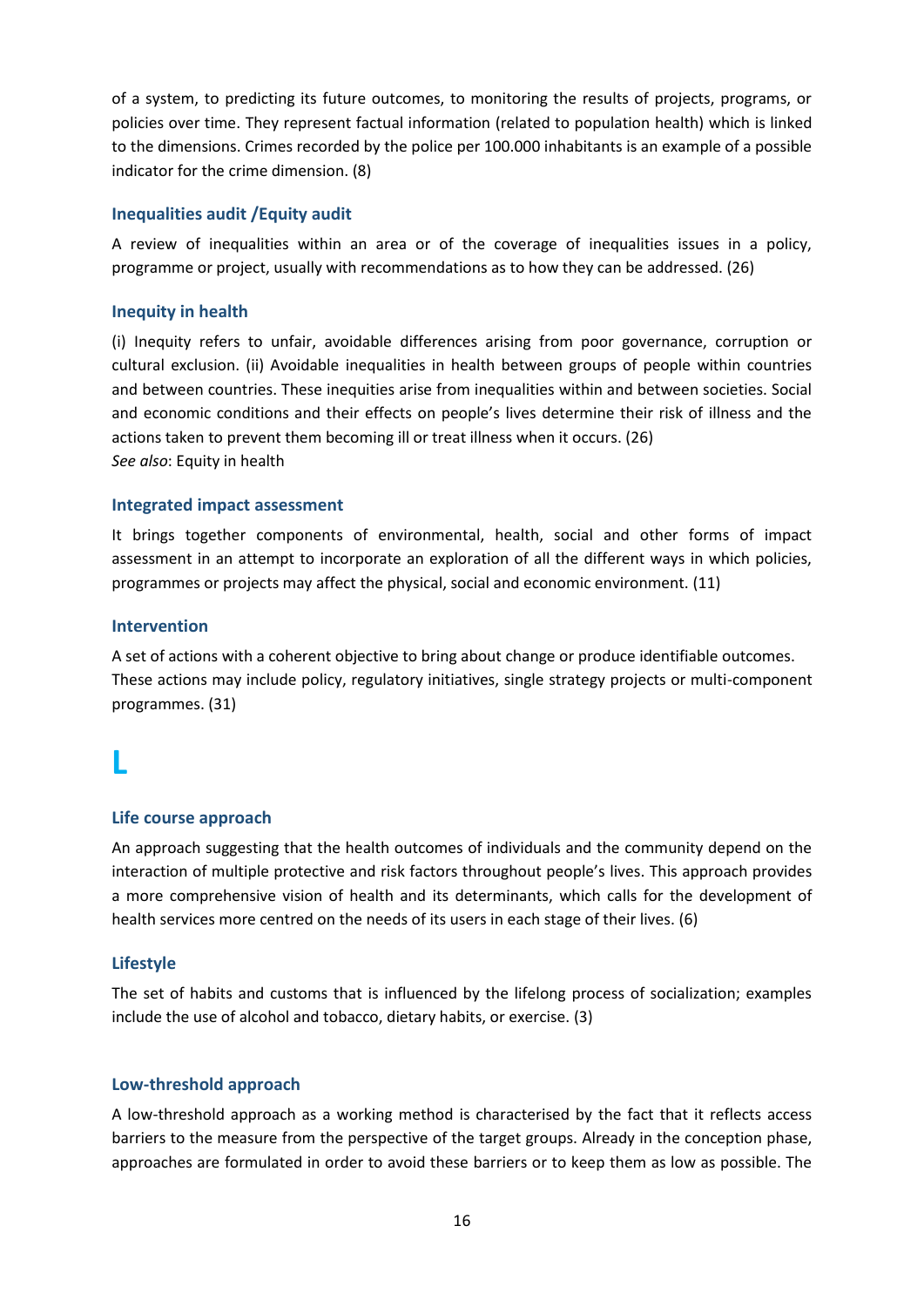barriers to access are organisational structures (e.g. opening hours, location, fees, registration formalities), but also conceptual barriers (e.g. lack of sensitivity to gender and/or culture) and other stigmatisation. Low-threshold working approaches include outreach services and accompanying services ("walking structure") or the combination of various services under one roof in order to make short distances possible. Stakeholder participation and the involvement of the target group in planning can promote a low-threshold approach. Understanding and knowledge of the everyday life and the respective life situation of the target group(s) as well as their exact differentiation are necessary prerequisites for a low-threshold working method. (32)

## <span id="page-16-0"></span>**M**

## <span id="page-16-1"></span>**Migrant**

While there is no formal legal definition of an international migrant, most experts agree that an international migrant is someone who changes his or her country of usual residence, irrespective of the reason for migration or legal status. Generally, a distinction is made between short-term or temporary migration, covering movements with a duration between 3 and 12 months, and longterm or permanent migration, referring to a change of country of residence for a duration of one year or more. The term is sometimes wrongly applied to the offspring of migrants born in the country of settlement. An error of the opposite kind is made when people born abroad, but with ancestry in the country of settlement, are not referred to as migrants (e.g. 'Aussiedler in Germany, descendants of colonists, or possibly expelled from other countries). (1)

## <span id="page-16-2"></span>**Migration**

The movement of people, either across an international border, or within a country, including refugees, displaced persons, economic migrants, and persons moving for other purposes, including family reunification. (1)

## <span id="page-16-3"></span>**Monitoring**

The continuous oversight of an activity to assist in its supervision and to see that it proceeds according to plan. Monitoring involves the specification of methods to measure activity, use of resources, and response to services against agreed criteria. (24)

## <span id="page-16-4"></span>**Morbidity**

Any departure, subjective or objective, from a state of physiological or psychological well-being. (33)

## <span id="page-16-5"></span>**Mortality indicator**

A measure of the number of deaths (in general, or due to a specific cause) in some population, scaled to the size of that population, per unit time. Mortality rate is typically expressed in units of deaths per 1000 individuals per year. (34) *See also*: Indicator

## <span id="page-16-6"></span>**Multi-level policy-making**

Multi-level governance can be defined as an arrangement for making binding decisions that engages a multiplicity of politically independent but otherwise interdependent actors – private and public –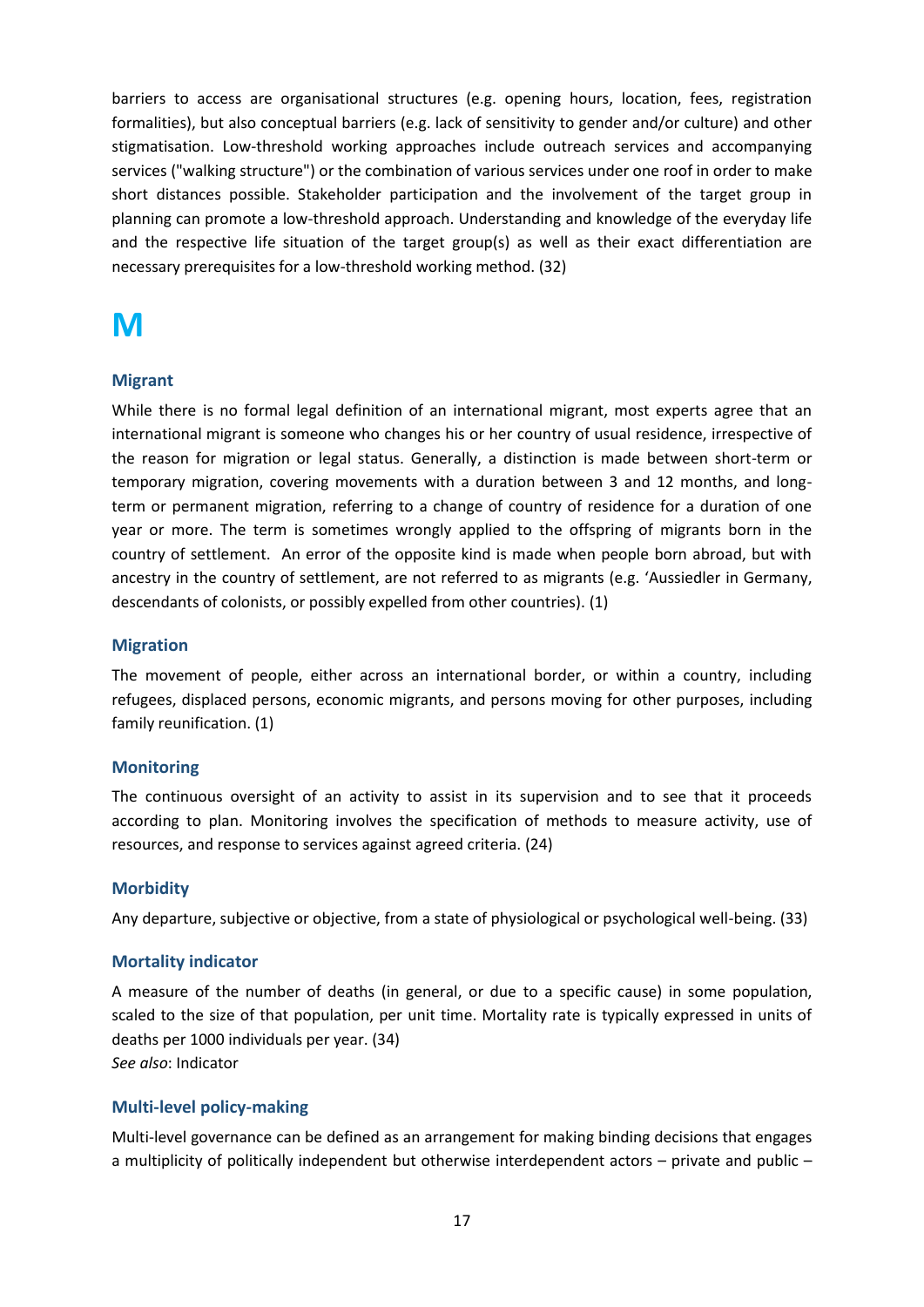at different levels of territorial aggregation in more or less continuous negotiation/deliberation/implementation, and that does not assign exclusive policy competence or assert a stable hierarchy of political authority to any of these levels. (35)

## <span id="page-17-0"></span>**N**

## <span id="page-17-1"></span>**Non-health related policies**

Non-health related policies may have positive consequences for health that are equally, or more important, than the outcomes they were originally designed to produce. Thus, health effects can be central factors in decisions concerning changes in policy seemingly unrelated to health. (36)

## <span id="page-17-2"></span>**O**

## <span id="page-17-3"></span>**Outcomes**

The effect the process has had on the people targeted by it. These might include, for example, changes in their self-perceived health status or changes in the distribution of health determinants, or factors, which are known to affect their health, well-being and quality of life. (11)

## <span id="page-17-4"></span>**Outputs**

The products or results of the process. These might include, for example, how many people a project has affected, their ages and ethnic groups or the number of meetings held and the ways in which the findings of the project are disseminated. (11)

## <span id="page-17-5"></span>**P**

## <span id="page-17-6"></span>**Participation**

Target group participation means creating opportunities for participation in all phases of health promotion (needs assessment, planning, implementation, evaluation) and ensuring that the participation processes are designed according to the experiences and possibilities of the target groups (target group-specific). To this end, target groups must be enabled to formulate their own needs and to contribute wishes, ideas and conceptions in the planning, implementation and execution of health-promoting activities. Participation is a development process in which the persons concerned increasingly gain competences in order to be able to influence decisions more actively. Participation must be actively facilitated and promoted in the conception of a measure. This requires a differentiated understanding of life situations and an empathetic, respectful attitude towards the target groups. (32)

#### <span id="page-17-7"></span>**Participatory process**

Sequence of activities to engage the decision makers or stakeholders in some aspect of a decision process. In the process of health promotion, participation does not only mean participation in existing projects, but rather the respective target groups as well as all other stakeholders such as institutions, multipliers and others should have a say in all phases of the process. Through the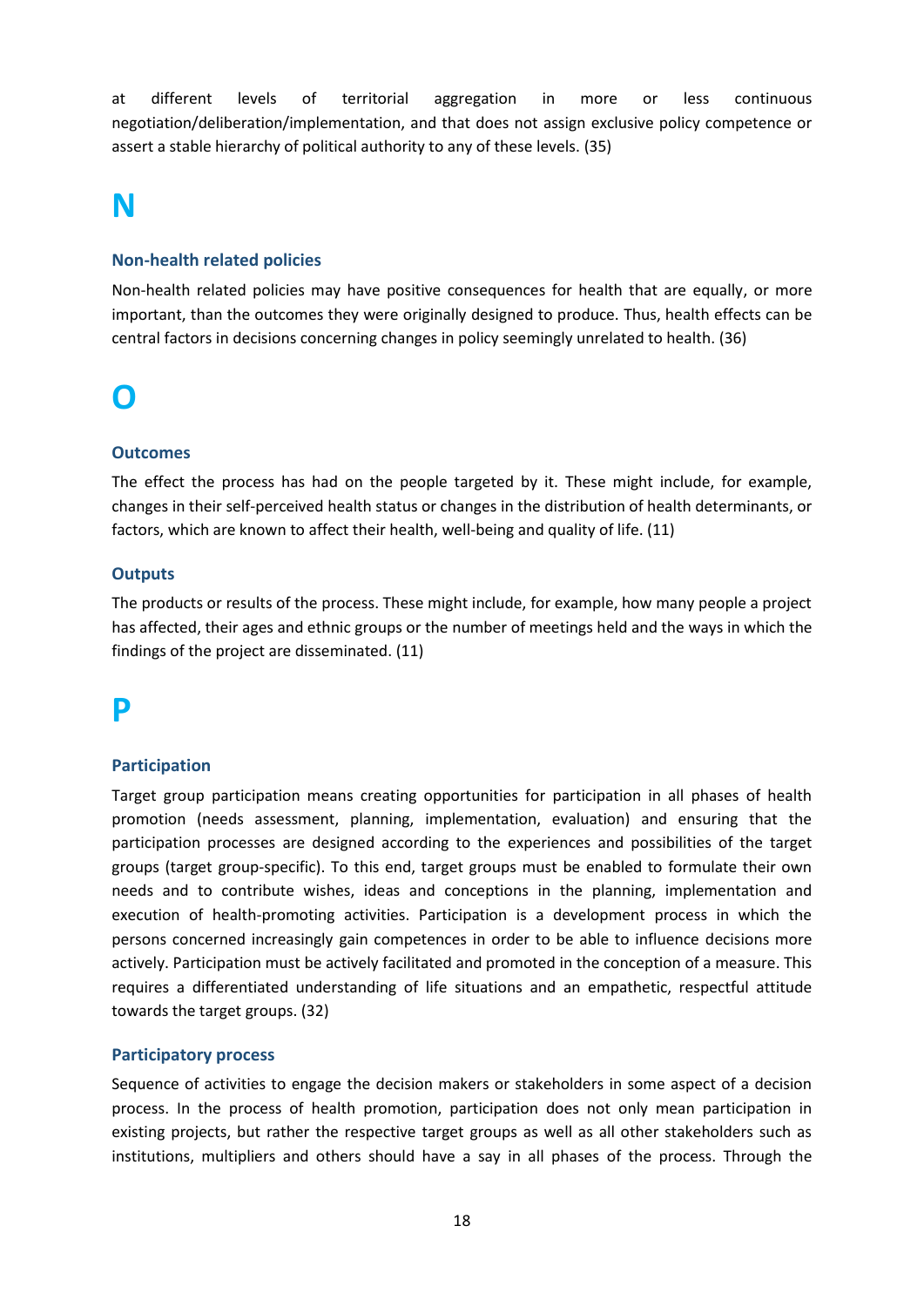participation of all those affected and involved, self-help activities and identification with the measures should be supported. Successful participation processes require (->) low-threshold approaches and sometimes require learning processes. (32)

## <span id="page-18-0"></span>**Performance**

The score of a Region on an indicator; a numeric value appraising a population health dimension. (10)

#### <span id="page-18-1"></span>**Policy**

A guide to action to change what would otherwise occur; a decision about the amounts and allocation of resources; the overall amount is a statement of commitment to a certain area of concern; the distribution of the amount shows the priorities of decision makers. Policy sets priorities, and guides resource allocation. (37)

#### <span id="page-18-2"></span>**Policy dialogue**

(i) The process of policy making or policy formation, i.e. of recognition of social demand, transformation into political demand and, eventually, into formulation of a policy statement that provides guidance to subsequent decisions about technical implementation (WHO 1982); and/or, (ii) the social debate and interaction between stakeholders that leads to translation of policy into strategies and plans. (6)

*See also*: Policy

#### <span id="page-18-3"></span>**Policy makers**

Public or private leaders who make or influence the formation or implementation of policy decisions. (38)

#### <span id="page-18-4"></span>**Policy Advisory Board (PAB)**

The Policy Advisory Board in JAHEE consists of representative of governmental and/or research funding organizations, not in employment with any of the consortium partners and not belonging to collaborating stakeholder, to be invited from all EU MSs, including countries in which no consortium partners are based in order to contribute to optimal police relevance. Activities of the PAB link to those of the SAB, with particular focus on assessing the policy value of the JA achievements. (39)

#### <span id="page-18-5"></span>**Political determinants**

Looking at health through the lens of political determinants means analysing how different power constellations, institutions, processes, interests, and ideological positions affect health within different political systems and cultures and at different levels of governance. (40)

#### <span id="page-18-6"></span>**Population health**

The health of a population as measured by health status indicators and as influenced by social, economic, and physical environments, personal health practices, individual capacity and coping skills, human biology, early childhood development, and health services. As an approach, population health focuses on interrelated conditions and factors that influence the health of populations over the life course, identifies systematic variations in their patterns of occurrence, and applies the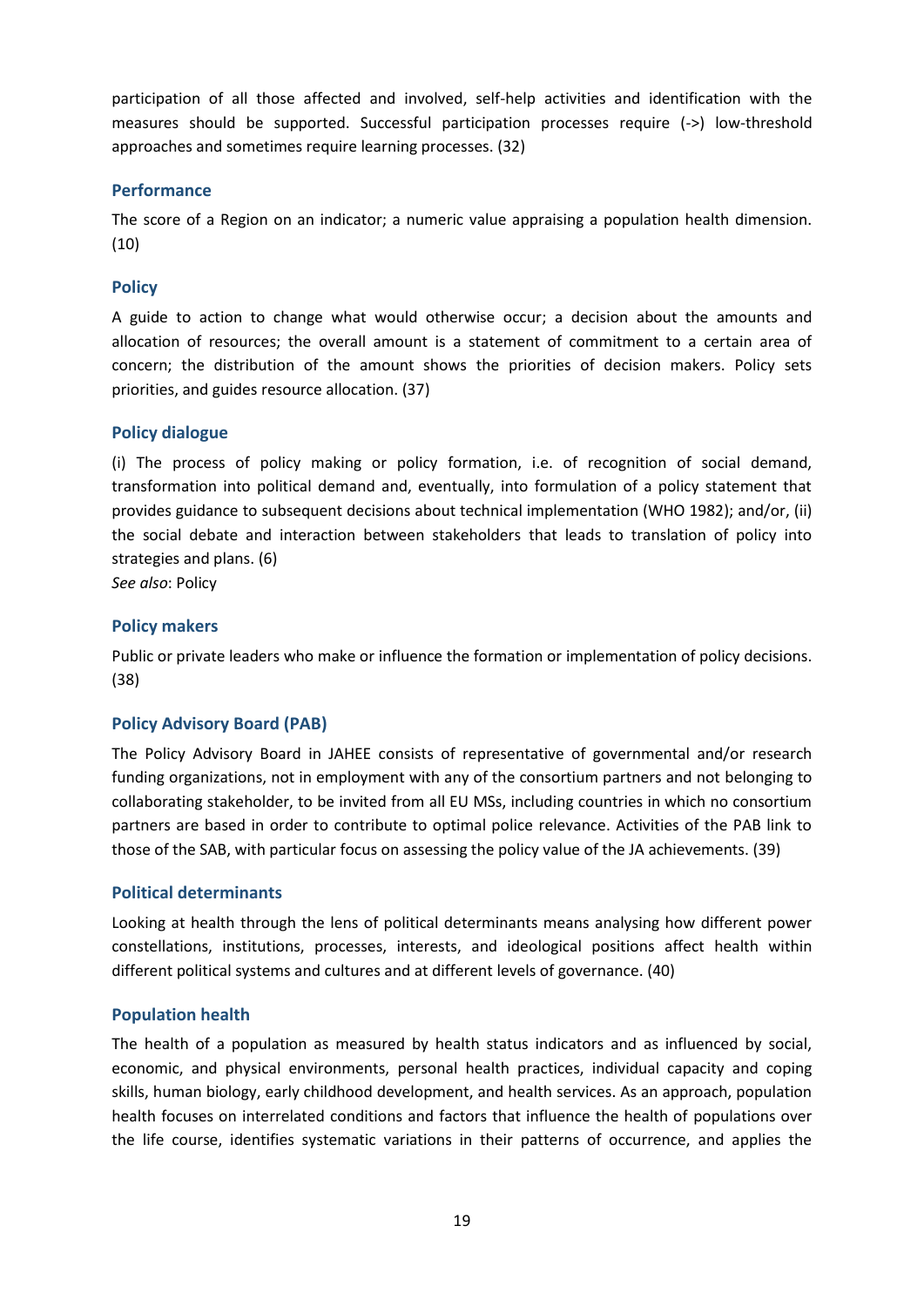resulting knowledge to develop and implement policies and actions to improve the health and wellbeing of those populations. (41)

## <span id="page-19-0"></span>**Population health index**

A "composite measure", "composite index", "composite indicator" based on a clear conceptual framework, integrating relationships between the different elements of population health is capable of considering multiple aspects and simultaneously delivering an aggregate score that permits:

- An overview of population health and health care performance more easily and simplifying the process of comparing different geographic areas (eg. countries or communities), while considering multiple health aspects
- Defining targets in each health indicator which enable a benchmark analysis
- Providing information for analysing overall health performance of the population of a geographical area, through the use of a type of traffic light system. (8)

*See also*: Population health

#### <span id="page-19-1"></span>**Primary health care**

As stated at the Alma Ata Conference: "Primary health care is essential health care based on practical, scientifically sound and socially acceptable methods and technology made universally accessible to individuals and families in the community through their full participation and at a cost that the community and country can afford to maintain at every stage of their development in the spirit of self-reliance and self-determination." (26)

## <span id="page-19-2"></span>**Promising practice**

**A promising practice** has demonstrated a high degree of success in its single setting, and the possibility of replication in the same setting is guaranteed. It has generated some quantitative data showing positive outcomes over a period of time. A promising practice has the potential to become a good practice, but it doesn't yet have enough research of replication to support wider adoption or upscaling. As such, a promising practice incorporates a process of continuous learning and improvement. (19)

*See also*: Good/best practice in health care policies; Good practice

## <span id="page-19-3"></span>**Proportionate universalism**

Proportionate universalism is the resourcing and delivering of universal health services at a scale and intensity proportionate to the degree of need. Focusing solely on the most disadvantaged will not reduce health inequalities sufficiently. To reduce the steepness of the social gradient in health, actions must be universal, but with a scale and intensity that is proportionate to the level of disadvantage. (42)

## <span id="page-19-4"></span>**Public health**

An organized effort by society (primarily through its public institutions) to improve, promote, protect and restore the health of the population through collective action. It includes services such as health situation analysis, health surveillance, health promotion, prevention, infectious disease control, environmental protection and sanitation, disaster and health emergency preparedness and response, and occupational health, among others. (6)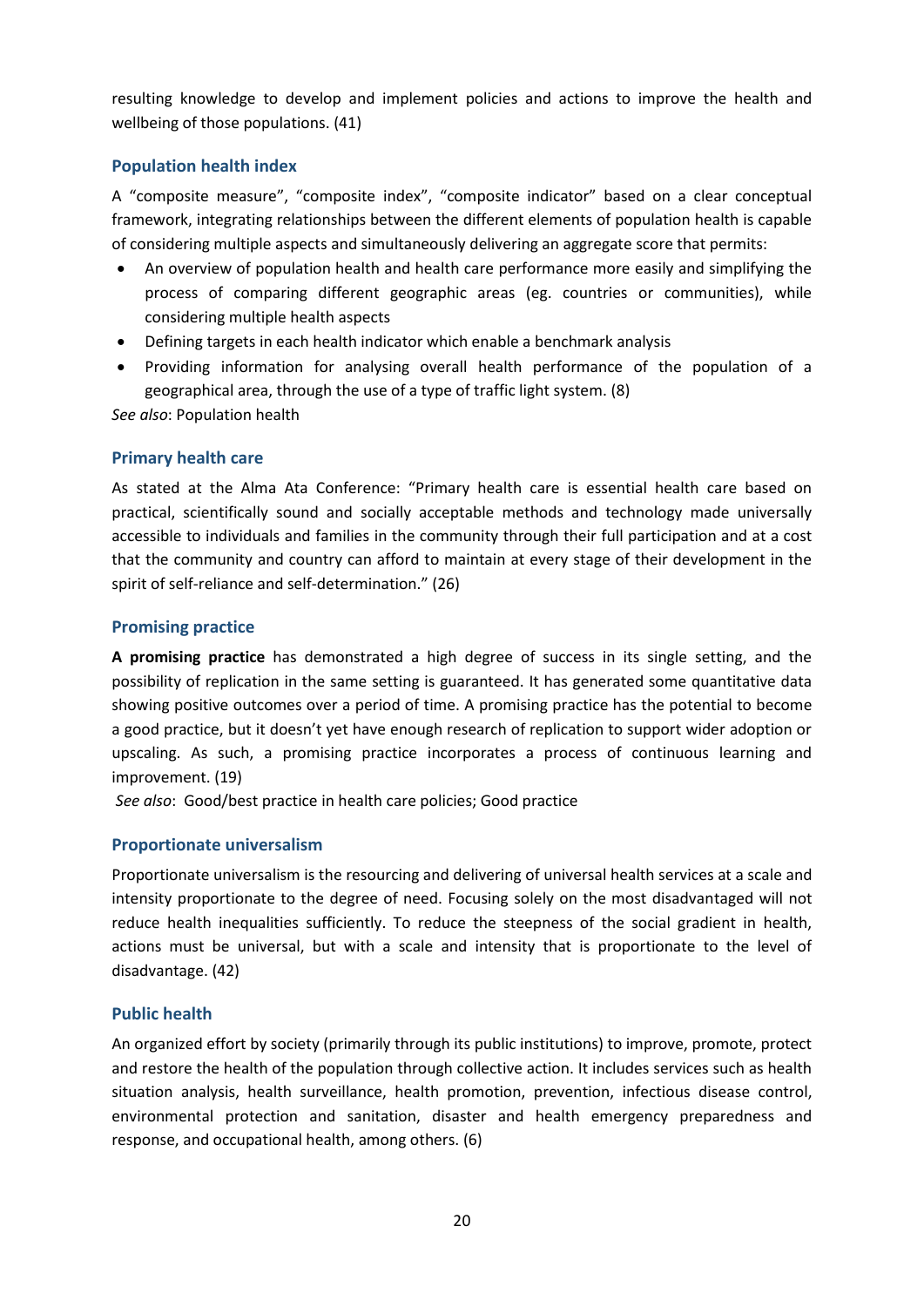#### <span id="page-20-0"></span>**Public health action cycle (PHAC)**

The PHAC is a conceptual framework suitable for projects and measures of varying scope and can be used on projects at the micro, meso and macro levels. The action cycle differentiates a healthrelated intervention into four individual process categories: (1) identification of the fundamental problem to be addressed by the intervention, (2) strategy development in which an intervention suitable for treatment is developed, (3) implementation of the intervention and (4) evaluation of the activities carried out. Depending on the type of intervention and the duration of the measures, PHAC can also be used in an iterative (and more spiral-shaped) process. The PHAC represents an ideal process flow and is therefore not always transferable in all points of a concrete measure or intervention. Nevertheless, the value of this model lies in the necessity and significance of its individual process steps and its use in comparing different health promotion measures. The PHAC can be used to identify and analyse different patterns of dealing with health problems, and then evaluate their effectiveness and impact on the health equity dimension. Therefore, it is an important approach to quality assurance in health promotion measures. (43)

## <span id="page-20-1"></span>**Q**

#### <span id="page-20-2"></span>**Qualitative indicators**

They can be defined as people's judgements and perceptions about a subject. These also could reflect changes in attitudes or behaviour. Some qualitative indicators may contain a number or numeric components. (44)

*See also*: Indicator

#### <span id="page-20-3"></span>**Qualitative judgments**

Non-numerical judgments about the contribution to the population health of different levels of performances. (8)

#### <span id="page-20-4"></span>**Quality management**

Quality means the characteristic values or the characteristics of a product, process, service or unit (e.g. facility) with regard to their suitability to fulfil defined and presumed requirements (requirements, expectations). Quality objectives in health promotion and prevention are to increase the health-promoting effects of intervention measures and their health-related benefits (effectiveness) for the respective target groups while avoiding unnecessary costs (efficiency). The differentiation of four quality dimensions is widespread. While planning quality (also called assessment or concept quality) asks whether needs and requirements have been identified, scientific foundations prepared, previous experience from other projects included and objectives such as target groups precisely defined, structural quality focuses on organisational and institutional prerequisites. Process quality refers to the implementation and outcome quality to the impact of the measure. The (->) Public Health Action Cycle is a framework model to illustrate the continuous improvement of intervention quality in the field of health promotion and prevention. (45)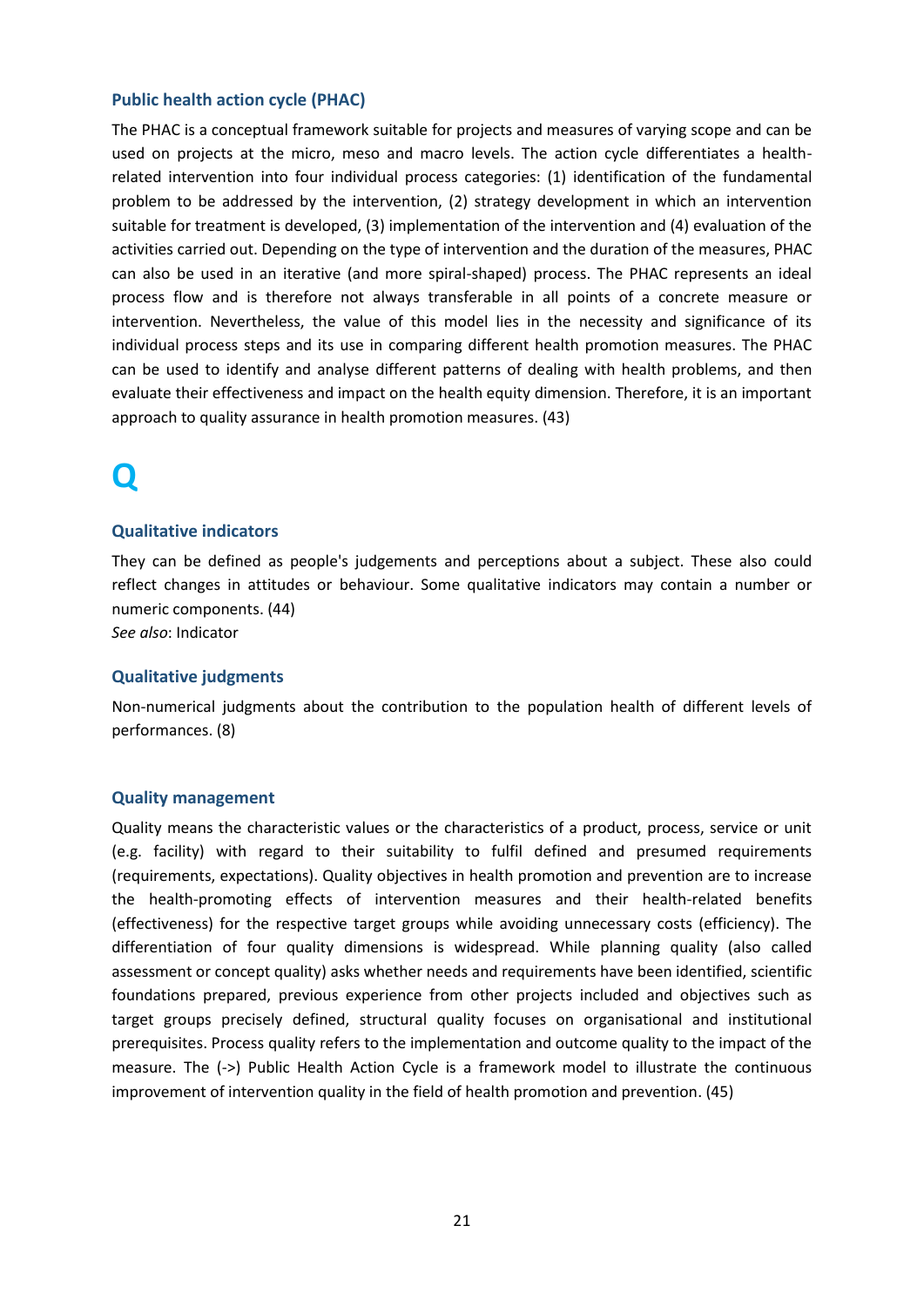## <span id="page-21-0"></span>**Quality of life**

A broad construct reflecting a subjective or objective judgment concerning all aspects of an individual´s existence, including health, economic, political, cultural, environmental, aesthetic, and spiritual aspects. (46)

## <span id="page-21-1"></span>**R**

## <span id="page-21-2"></span>**Refugee**

A person who, owing to a well-founded fear of persecution for reasons of race, religion, nationality, membership of a particular social group or political opinions, is living outside the country of his nationality. In the European Union, this term is used of a person who has specifically sought and received legal asylum. (1)

#### <span id="page-21-3"></span>**Risk factor**

Social, economic or biological status, behaviours or environments which are associated with or cause increased susceptibility to a specific disease, ill health, or injury. (13)

## <span id="page-21-4"></span>**S**

#### <span id="page-21-5"></span>**Scientific Advisory Board (SAB)**

The Scientific Advisory Board in JAHEE consists of at least three members, not in employment with any of the consortium partners and not belonging to collaborating stakeholders. Their task include safeguards the overall aims and achievements of the JA and the scientific quality of work conduced within the JA. It can imply suggesting re-orientation of specific tasks, methodologies and provide strategic advice. (39)

#### <span id="page-21-6"></span>**Scenario**

Scenarios are descriptions of a future situation and the course of events which allows one to move forward from the actual to the future situation. A set of hypothetical events set in the future constructed to clarify a possible chain of causal events as well as their decision points. (47)

#### <span id="page-21-7"></span>**Setting approach**

The setting approach looks at people's living environments and thus at the conditions under which people play, learn, work and live (according to the Ottawa Charter on Health Promotion). The conditions in the settings or living environments - such as at school, at work, in the city district or in the immediate vicinity (neighbourhood) - have a significant influence on the possibility of leading a healthy life. Health promotion according to the setting approach is aimed at shaping living conditions in a healthy way. The approach is based on concepts of organisational development. Four elements are of central importance for the implementation of the setting approach: (1) the development of health-promoting living conditions at the structural level as a ratio-related orientation, (2) the strengthening of the competences and resources of the individuals living or working in the setting as a behavior-related orientation, (3) the active participation of the persons in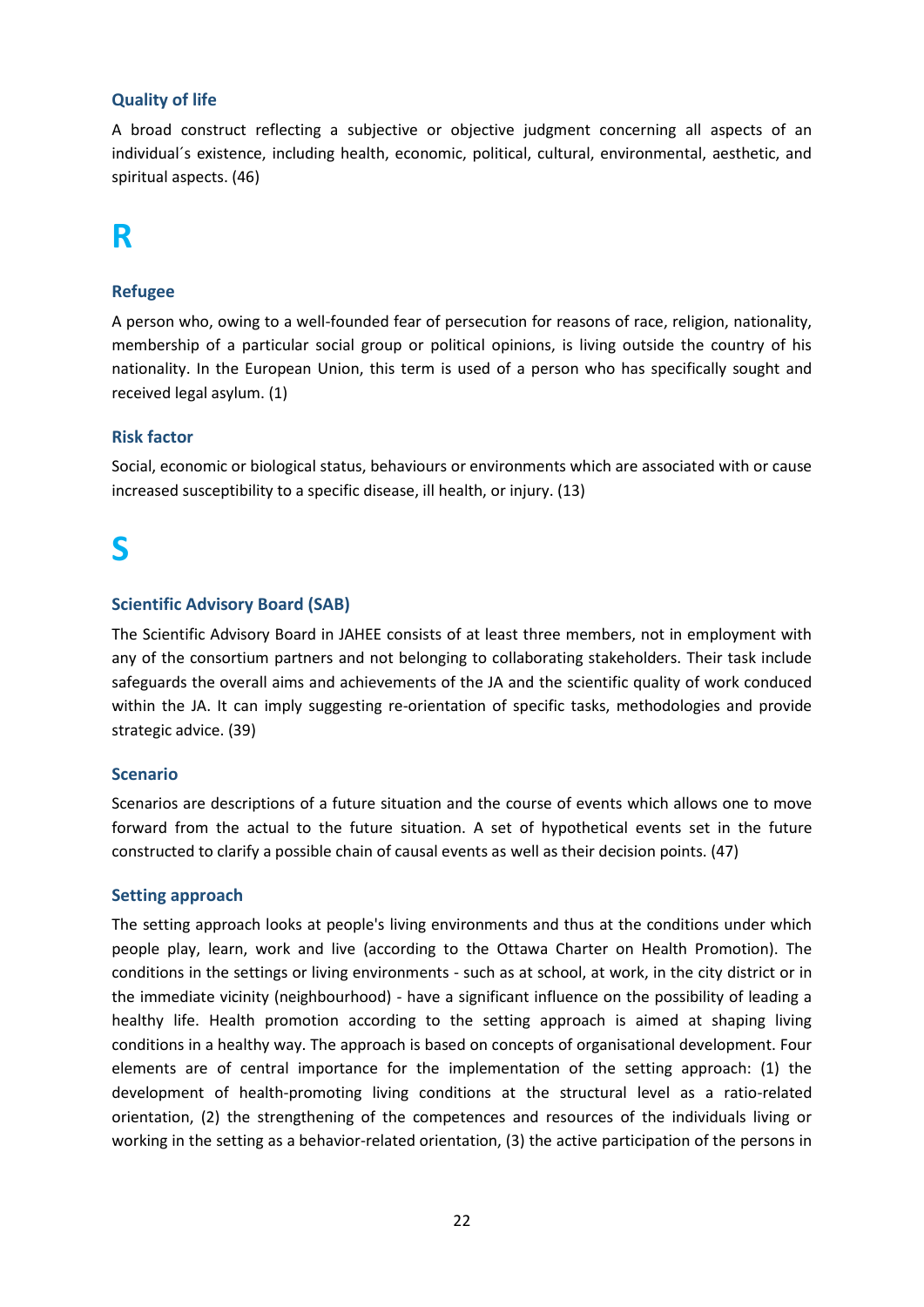the setting in all phases of the planning and implementation of the behavior- and ratio-related activities (participation) and (4) the continuous and professional coordination of all activities. (32)

#### <span id="page-22-0"></span>**Social determinants of health**

The social determinants of health are the circumstances in which people are born, grow up, live, work and age, and the systems put in place to deal with illness. These circumstances are in turn shaped by a wider set of forces: economics, social policies, and politics. (26)

### <span id="page-22-1"></span>**Social spatial health promotion**

The focus on socio-spatial aspects of health opens new perspectives on intermediary influencing factors and approaches to health promotion. A social space describes a socially constructed space, which as a living environment is important for an individual or a community. A social space is characterized by social action in a specific space characterized by the respective elements. The social space comprises a quarter or district, but also the everyday social environment of people, and it is both a planning and development space. (48)

#### <span id="page-22-2"></span>**Socio-economic indicator**

Socioeconomic position: An aggregate concept that includes both resource-based and prestigebased measures, as linked to both childhood and adult social class position. Resource-based measures refer to material and social resources and assets, including income, wealth, educational credentials; terms used to describe inadequate resources include "poverty" and "deprivation". Prestige-based measures refer to individual's rank or status in a social hierarchy, typically evaluated with reference to people's access to and consumption of goods, services, and knowledge, as linked to their occupational prestige, income, and education level. (49) *See also*: Indicator

#### <span id="page-22-3"></span>**Socio-economic status**

The socio-economic status of a person describes an individual's or family's relative position in society. This is defined by indicators such as educational attainment, occupation, income and house or car ownership. (50)

#### <span id="page-22-4"></span>**Stakeholder**

An individual, group or an organization with significant influence and power on or significantly influenced by the JAHEE project output. (51)

#### <span id="page-22-5"></span>**Survey**

In the context of an evaluation model, it is a prepared list of questions that is sent to stakeholders to help identify the objectives and/or value measures. (52)

#### <span id="page-22-6"></span>**Sustainable development**

Sustainable development is defined as development that meets the needs of the present without compromising the ability of future generations to meet their own needs (WCED 1987). It incorporates many elements, and all sectors, including the health sector, which must contribute to achieve it. In health promotion, sustainable development is particularly important in terms of building healthy public policy, and supportive environments for health in ways which improve living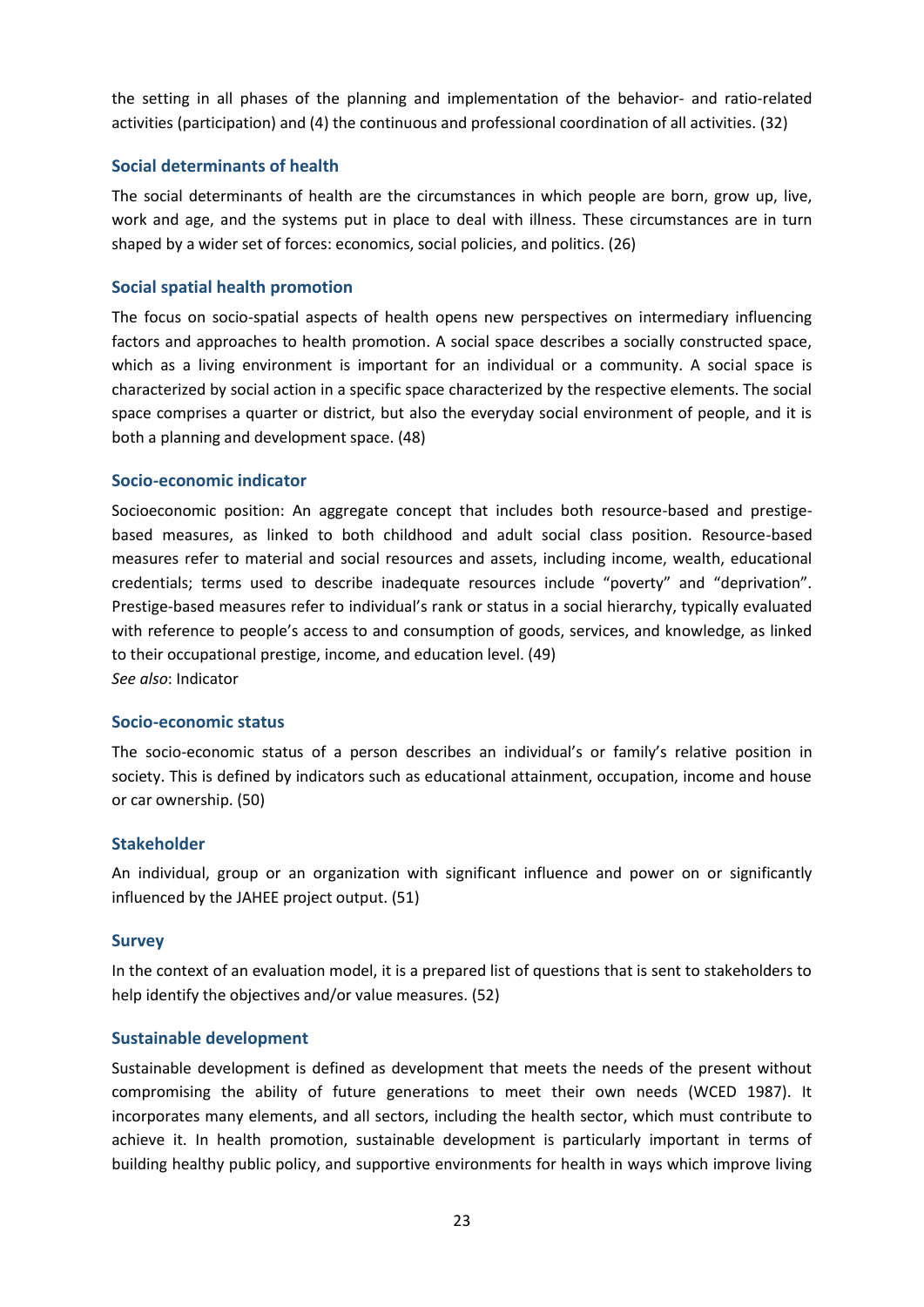conditions, support healthy lifestyles, and achieve greater equity in health both now and in the future. Reference: Our common future: Report of the World Commission on Environment and Development (WCED), 1987. Health and Environment in Sustainable Development. Five years after the Earth Summit. WHO, Geneva, 1997. (13)

## <span id="page-23-0"></span>**Social gradient**

Health inequalities are often observed along a social gradient, which is a "stepwise or linear decrease in health that comes with decreasing social position" (Marmot 2004). This gradient exists in all countries, either rich or poor, and the pattern can observed when looking at factors such as income, level of education, geographic region, gender, or ethnicity. This means that the more favourable your circumstances are, the better your chances of enjoying good health and a longer life. (42)

# <span id="page-23-1"></span>**T**

## <span id="page-23-2"></span>**Target group orientation**

The target groups of a measure must be precisely defined in its conception. It is essential to identify precisely the problems arising from a difficult social situation and social disadvantage. Characteristics of social disadvantage include material poverty, poor education, experience of migration or chronic illness. Social disadvantage cumulated in the combination of disadvantaged characteristics. For target groups, further characteristics such as age and gender should be included as a sensitivity to difference. In order to avoid stigmatising target groups in particular, a (->)-social-space-oriented concept for promoting health equality is recommended, in order to be able to include several disadvantaged and vulnerable target groups at the same time. (32)

## <span id="page-23-3"></span>**U**

## <span id="page-23-4"></span>**Uncertainty**

It corresponds to the lack of knowledge (level of ignorance) about the parameters that characterize the system that is being modelled. It is sometimes reducible through further measurement or study, or by consulting more experts. (53)

# <span id="page-23-5"></span>**V**

## <span id="page-23-6"></span>**Vulnerable population**

A population at risk of coercion, abuse, exploitation, discrimination, imposition of unjust burdens of risk, infection, disease, or poorer health outcomes by reason of diminished competence or decisionmaking capacity, lack of power or social standing, fragile health, deprivation, or limited access to basic needs, including public health and medical care. Similar acts may be construed to be coercive in a vulnerable population, which would not be so in other, well-situated populations. (3)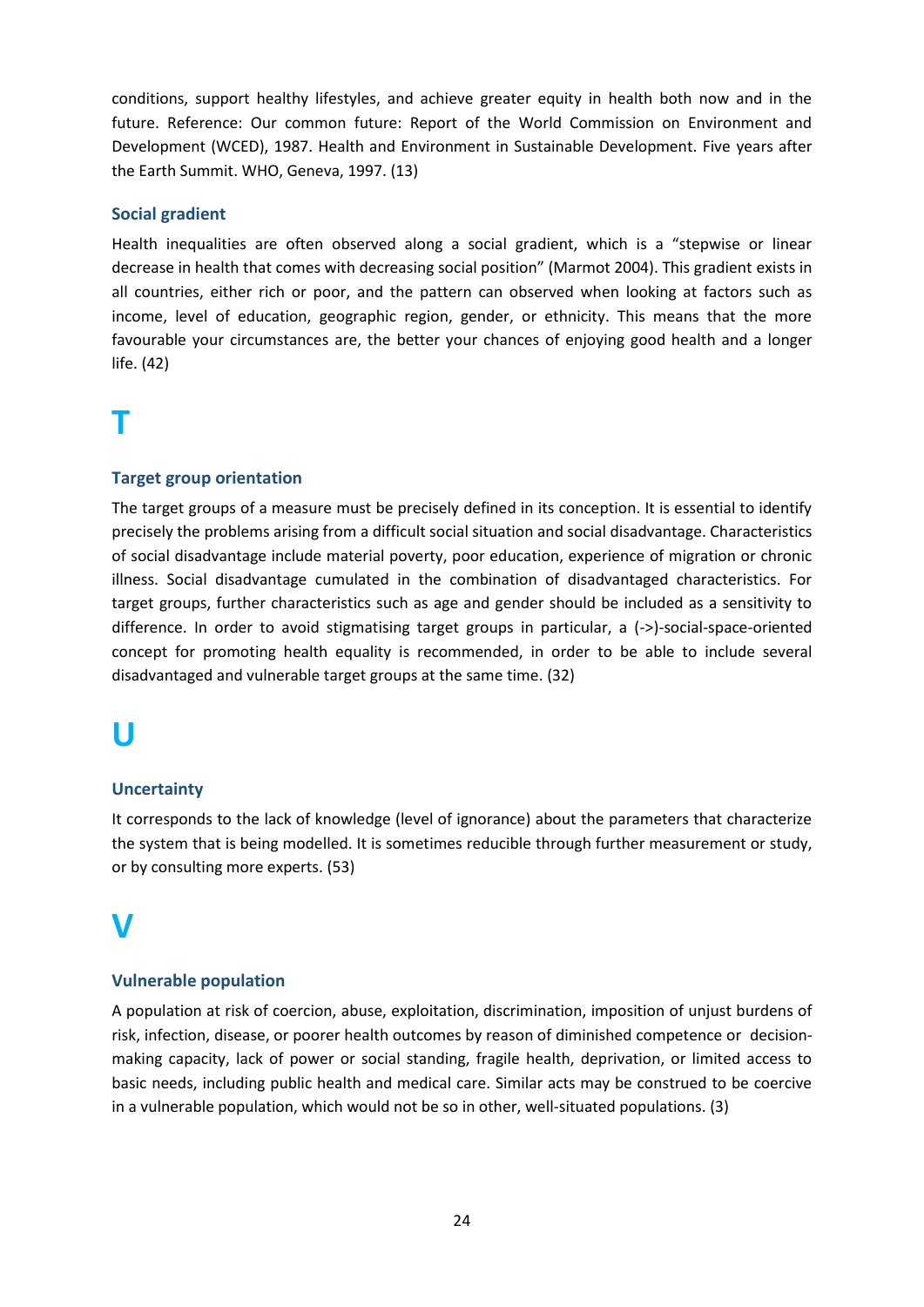## <span id="page-24-0"></span>**Vulnerability**

Vulnerability in the sense of increased disease, disability and mortality probabilities is particularly prevalent where belonging to a group whose full participation in society is precarious or damaged (e. g. the unemployed, old people) and poor in material circumstances coincide. (54)

## <span id="page-24-1"></span>**W**

## <span id="page-24-2"></span>**Well-being**

Happiness and meaning and self-realization. (41)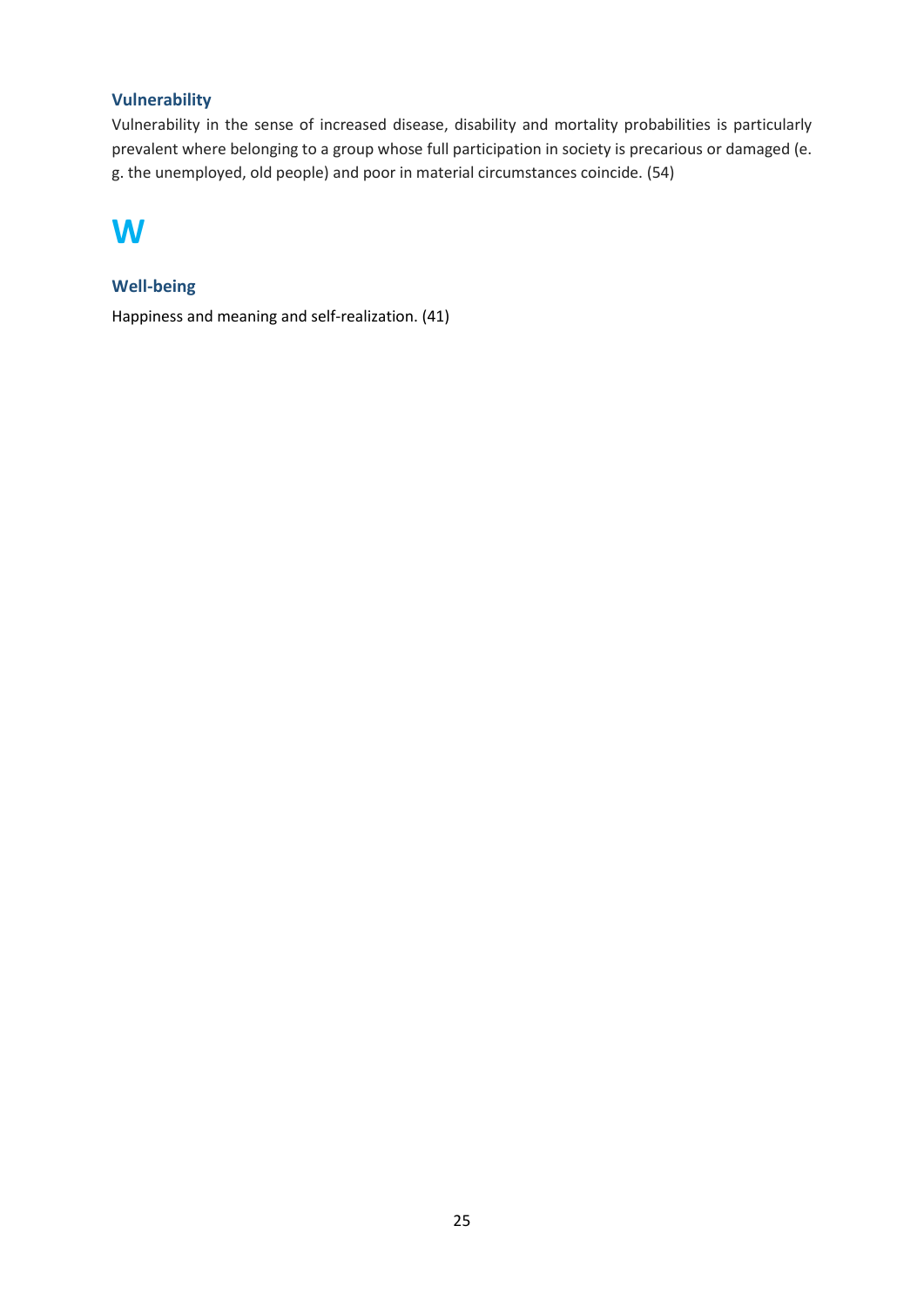# <span id="page-25-0"></span>**References**

- 1) Glossary for the World Congress on Migration, Ethnicity, Race and Health [https://eupha.org/repository/sections/migr/MERH2018\\_Glossary\\_Final\\_4\\_2018\\_11\\_7.pdf](https://eupha.org/repository/sections/migr/MERH2018_Glossary_Final_4_2018_11_7.pdf)
- 2) EUROSTAT Public Health Themes (2016) [http://ec.europa.eu/eurostat/cache/metadata/en/hlth\\_cdeath\\_esms.htm](http://ec.europa.eu/eurostat/cache/metadata/en/hlth_cdeath_esms.htm)
- 3) Porta, M. (2014). A Dictionary of Epidemiology. 5th edition. [http://www.oxfordreference.com/view/10.1093/acref/9780195314496.001.0001/acref-](http://www.oxfordreference.com/view/10.1093/acref/9780195314496.001.0001/acref-9780195314496)[9780195314496](http://www.oxfordreference.com/view/10.1093/acref/9780195314496.001.0001/acref-9780195314496)
- 4) Smith, B., Tang, K., & Nutbeam, D. (2006). WHO Health Promotion Glossary: new terms. <https://www.who.int/healthpromotion/about/HP%20Glossay%20in%20HPI.pdf>
- 5) Quelle: Nickel, S. & Trojan, S. (2015): Capacity Building. In: Leitbegriffe der Gesundheitsförderung. Bundeszentrale für gesundheitliche Aufklärung. Website: [https://www.leitbegriffe.bzga.de/alphabetisches-verzeichnis/capacity-building](https://www.leitbegriffe.bzga.de/alphabetisches-verzeichnis/capacity-building-kapazitaetsentwicklung/)[kapazitaetsentwicklung/](https://www.leitbegriffe.bzga.de/alphabetisches-verzeichnis/capacity-building-kapazitaetsentwicklung/)
- 6) WHO (2011). World Health Organization: Health Systems Strengthening Glossary, p.6. Retrieved fro[m http://www.who.int/healthsystems/Glossary\\_January2011.pdf.](http://www.who.int/healthsystems/Glossary_January2011.pdf)
- 7) Decision Analysis Society (2015). Overview. Cited April 2015. Retrieved from: [https://www.informs.org/Community/DAS.](https://www.informs.org/Community/DAS)
- 8) Euro-Healthy Glossary<http://www.euro-healthy.eu/euro-healthy-resources/glossary>
- 9) Townsend P, Phillimore P, & Beattie A (1998). Health and Deprivation: Inequality and the North. UK Government (2015). Retrieved from: [https://www.gov.uk/government/collections/affordable-housing-supply.](https://www.gov.uk/government/collections/affordable-housing-supply)
- 10) Bana e Costa, C.A., et al. (2005). Model-structuring in public decision-aiding. Working Paper LSE OR 05.79-London School of Economics. <https://fenix.tecnico.ulisboa.pt/downloadFile/3779578027986/BanaeCostaBeinat2005.pdf>
- 11) WHO. Health Impact Assessment (HIA). <https://www.who.int/hia/about/glos/en/>
- 12) WHO. Health topics. [https://www.who.int/mental\\_health/management/depression/daly/en/](https://www.who.int/mental_health/management/depression/daly/en/)
- 13) WHO (1998) Health Promotion Glossary <https://www.who.int/healthpromotion/about/HPR%20Glossary%201998.pdf?ua=1> accessed 22/02/2019
- 14) Meriam Webster Dictionary online. <https://www.merriam-webster.com/dictionary/environment>
- 15) WHO (1999). Environmental health indicators: Framework and methodologies. Retrieved from: [http://whqlibdoc.who.int/hq/1999/WHO\\_SDE\\_OEH\\_99.10.pdf?ua=1.](http://whqlibdoc.who.int/hq/1999/WHO_SDE_OEH_99.10.pdf?ua=1)
- 16) Prüss-Üstün, A., Corvalán, C. (2006) Preventing disease through healthy environments: Towards an estimate of the environmental burden of disease. WHO Report; ISBN 92 4 159382 2. [https://www.who.int/quantifying\\_ehimpacts/publications/preventingdisease.pdf?ua=1](https://www.who.int/quantifying_ehimpacts/publications/preventingdisease.pdf?ua=1)
- 17) Bravemen, P, Gruskin, S. (2003). Defining equity in health. *Journal of Epidemiology and Community Health* 57: 254-258. <https://jech.bmj.com/content/57/4/254>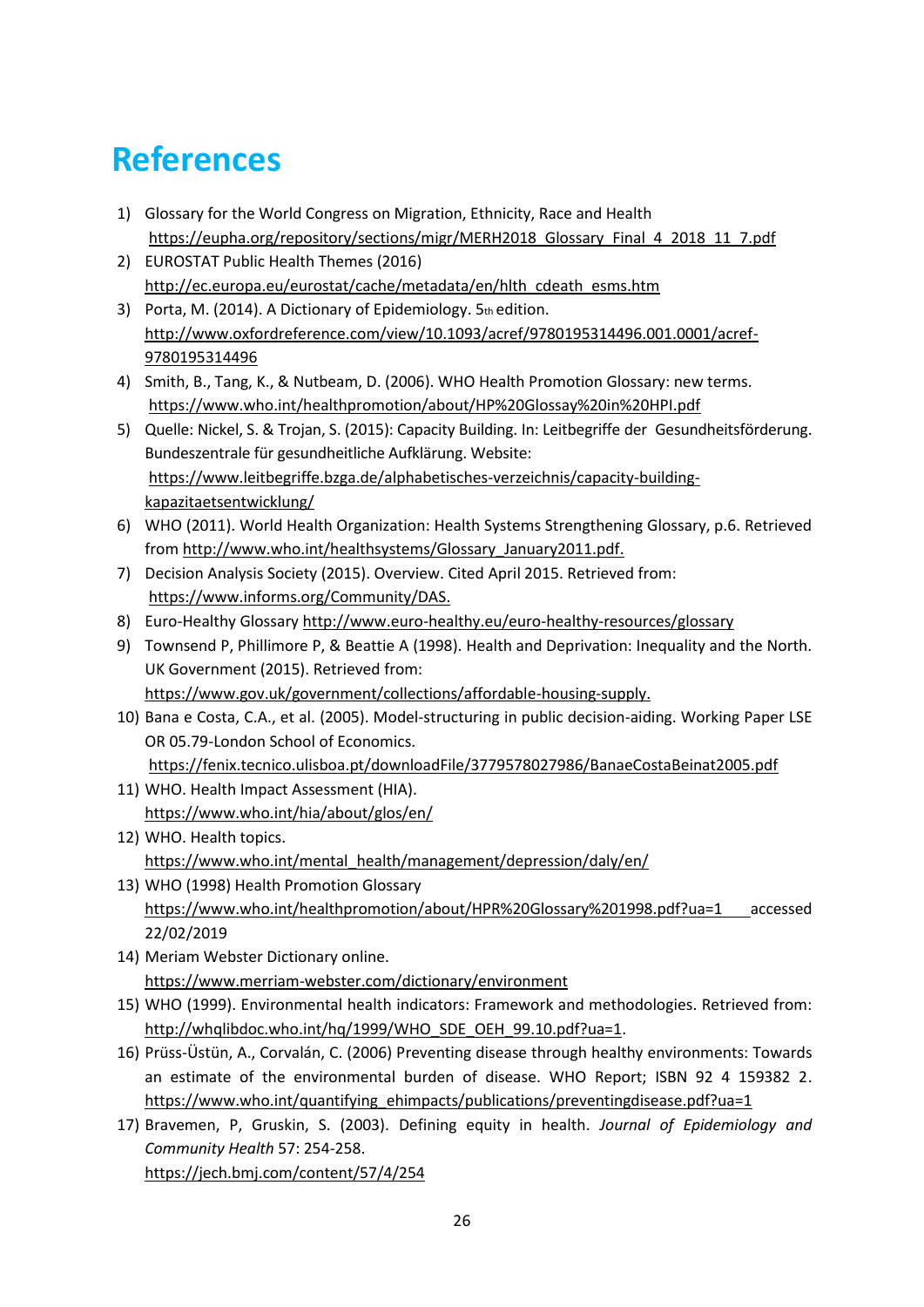- 18) Oxman, A., Lavis, J., Lewin, Fretheim, A. (2009). Health Research Policy and Systems. Guide. Support Tools for evidence-informed health Policymaking (STP) I: What is evidence-informed policymaking? Health research policy & systems . / Suppl 1 <https://doi.org/10.1186/1478-4505-7-S1-S1>
- 19) FAO (Food and Agriculture Organization of the United Nations). Good Practice Template, FAO, 2016. <https://www.fao.org/3/a-as547e.pdf>
- 20) Perleth, M., Jakubowski, E., & Busse, R. (2001). What is `best practice` in health care? State of the art and perspectives in improving the effectiveness and efficiency of the European health care systems. Health Policy 56: 235-250. [https://www.mig.tu-berlin.de/fileadmin/a38331600/2001.publications/2001.perleth\\_HP-](https://www.mig.tu-berlin.de/fileadmin/a38331600/2001.publications/2001.perleth_HP-BestPractice.pdf)

[BestPractice.pdf](https://www.mig.tu-berlin.de/fileadmin/a38331600/2001.publications/2001.perleth_HP-BestPractice.pdf)

- 21) WHO (1994). *Constitution of the World Health Organization*. 40th ed. Geneva.
- 22) Braveman P, Gruskin S. (2003). Definig Equity in health. J Epidemiol Community Health 2003;57:254–25.

<https://jech.bmj.com/content/jech/57/4/254.full.pdf>

- 23) Goodrich J and Pottle M. (2005) Making the case: health equity audit NHS Health Development agency. [https://www.webarchive.org.uk/wayback/archive/20140616174221/http://nice.org.uk/niceme](https://www.webarchive.org.uk/wayback/archive/20140616174221/http:/nice.org.uk/nicemedia/docs/Making%20the%20case-13-03.pdf)
- [dia/docs/Making%20the%20case-13-03.pdf](https://www.webarchive.org.uk/wayback/archive/20140616174221/http:/nice.org.uk/nicemedia/docs/Making%20the%20case-13-03.pdf) 24) WHO (1998). A glossary of technical terms on the economics and finance of health services. World Health Organization, Regional Office for Europe Copenhagen, p 34. Available at: http://www.euro.who.int/ data/assets/pdf\_file/0014/102173/E69927.pdf
- 25) European Portal for Action on health Inequalities. <http://www.health-inequalities.eu/policies/health-in-all-policies/>
- 26) WHO (2015). Social determinants of health. [http://www.who.int/social\\_determinants/thecommission/finalreport/key\\_concepts/en/](http://www.who.int/social_determinants/thecommission/finalreport/key_concepts/en/)
- 27) Jee, M. & Z Or (1999). Health Outcomes in OECD Countries: A Framework of Health Indicators for Outcome-Oriented Policymaking, OECD Labour Market and Social Policy Occasional Papers, No. 36, OECD Publishing.

<http://dx.doi.org/10.1787/513803511413>

- 28) EU-OSHA European Agency for Safety and Health at Work (2015). Retrieved from: <https://osha.europa.eu/en/faq/risk-assessment/what-is-a-risk-assessment>
- 29) Turnock, BJ. 2004. *Public Health: What It Is and How It Works*. Boston: Jones and Bartlett.
- 30) Chartier M, Finlayson G, Prior H, McGowan K, Chen H, de Rocquigny J, Walld R, Gousseau M (2012). Health and Healthcare Utilization of Francophones in Manitoba. Winnipeg, MB: Manitoba Centre for Health Policy.
- 31) Rychetnik, L., Frommer, M., Hawe, P. & Shiell, A. (2002). Criteria for evaluating evidence on public health interventions. Journal Epidemiol Community Health, 56, 119-127.
- 32) Kriterien für gute Praxis der soziallagenbezogenen Gesundheitsförderung: Website: <https://www.gesundheitliche-chancengleichheit.de/good-practice-kriterien/>
- 33) Last, J.M. (2001). *A Dictionary of Epidemiology*. 4th ed. New York: Oxford University Press.
- 34) Kirch, W. (2008). Encyclopedia of Public Health. Springer.
- 35) Stephenson P. (2013). Twenty years of multi-level governance: 'Where Does It Come From? What Is It? Where Is It Going?' *Journal of European Public Policy*, 20:6, 817-837, DOI: [10.1080/13501763.2013.781818](https://doi.org/10.1080/13501763.2013.781818)
- 36) University of Michigan (2009). Poverty solution. Policy Brif (20).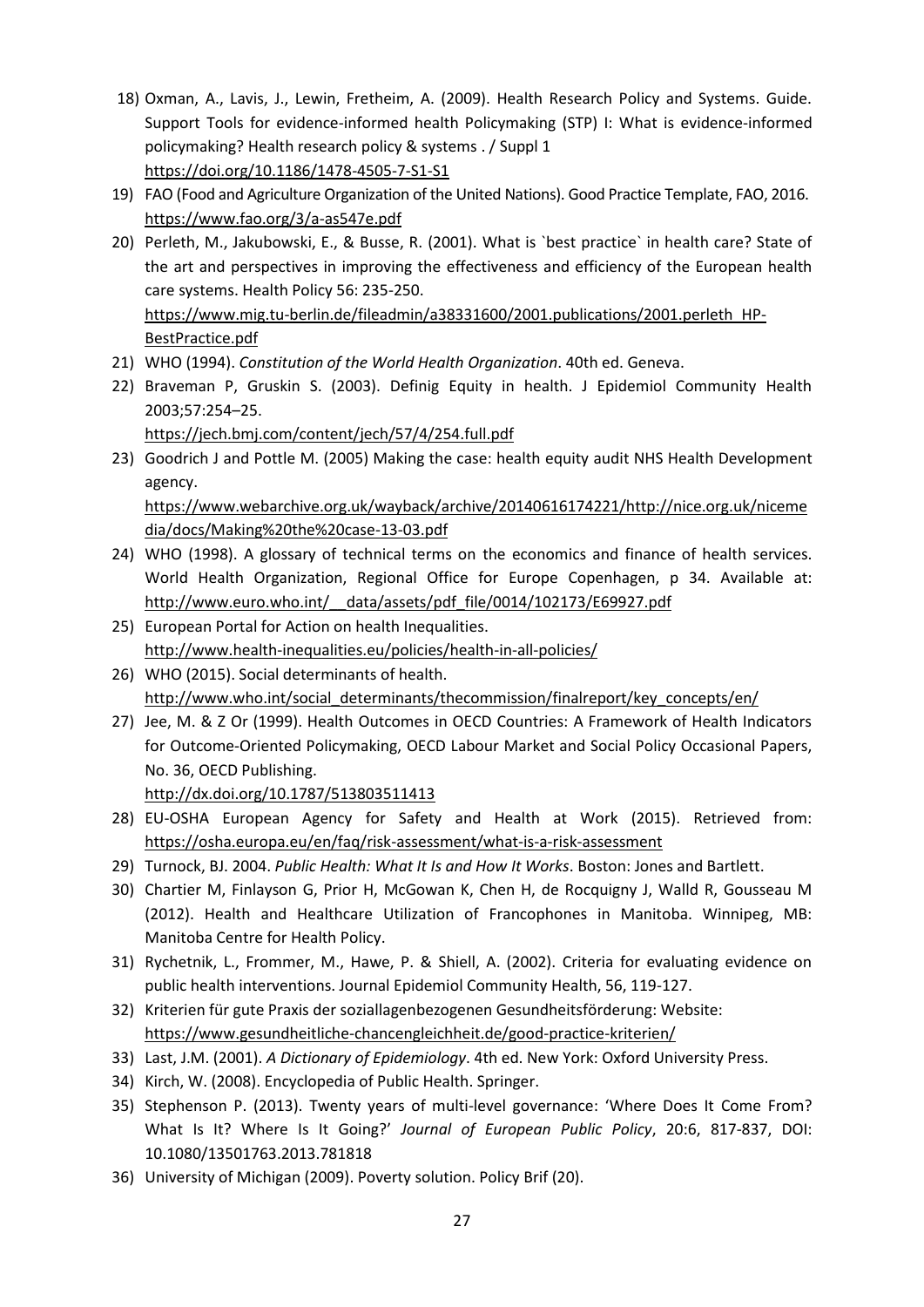[http://www.npc.umich.edu/publications/policy\\_briefs/brief20/](http://www.npc.umich.edu/publications/policy_briefs/brief20/)

- 37) Milio, N. (2001). A Glossary of Health Inequalities. *Journal of Epidemiology and Community Health* 55:622–23
- 38) Fox, D.M. (1995). *Power and Illness: The Failure and Future of American Health Policy*. Berkeley: University of California Press.
- 39) JAHEE. Consortium agreement (JAHEE Wrike platform).
- 40) Kickbusch, I. (2015). The political determinants of health 10 years on. British Medical Journal, 81(January), 1–2.

[http://doi.org/10.1136/bmj.h81.](http://doi.org/10.1136/bmj.h81)

41) Kindig, D. (2007). Understanding population health terminology. Milbank Quarterly, Vol. 85, pp. 139-161.

<https://europepmc.org/articles/pmc2690307>

- 42) Marmot review report 2004 Fair Society, Healthy Lives <https://www.local.gov.uk/marmot-review-report-fair-society-healthy-lives>
- 43) Rosenbrock, R. & Gerlinger, T. (2014). Gesundheitspolitik. Eine systematische Einführung (3. vollständig überarbeitete Auflage): Bern: Hans Huber.
- 44) Sparke, M. Indicators: definitions and distinctions. UNICEF M&E Training Resource. Retrieved fro[m http://faculty.washington.edu/sparke/Indicators.doc](http://faculty.washington.edu/sparke/Indicators.doc)
- 45) Kolip, P. (2017): Qualitätssicherung, Qualitätsentwicklung, Qualitätsmanagement. In: BZgA: Leitbegriffe der Gesundheitsförderung. Website: [https://www.leitbegriffe.bzga.de/alphabetisches-verzeichnis/qualitaetssicherung](https://www.leitbegriffe.bzga.de/alphabetisches-verzeichnis/qualitaetssicherung-qualitaetsentwicklung-qualitaetsmanagement/)[qualitaetsentwicklung-qualitaetsmanagement/](https://www.leitbegriffe.bzga.de/alphabetisches-verzeichnis/qualitaetssicherung-qualitaetsentwicklung-qualitaetsmanagement/)
- 46) Gold, M., R.D. Stevenson, and D. Fryback. 2002. Halys and Qalys and Dalys, Oh My: Similarities and Differences in Summary Measure of Population Health. *Annual Review of Public Health*, May 23, 115–34. [http://www.eurohex.eu/bibliography/pdf/Gold\\_ARPH\\_2002-](http://www.eurohex.eu/bibliography/pdf/Gold_ARPH_2002-2126427394/Gold_ARPH_2002.pdf)

[2126427394/Gold\\_ARPH\\_2002.pdf](http://www.eurohex.eu/bibliography/pdf/Gold_ARPH_2002-2126427394/Gold_ARPH_2002.pdf)

- 47) Amer, M., et al. (2013). A review of scenario planning. Futures 46:23-40. <https://www.sciencedirect.com/science/article/pii/S0016328712001978>
- 48) Köckler, H. (2019): Sozialraum und Gesundheit. In: Haring, R. (Hrsg.): Gesundheitswissenschaften, Springer Reference Pflege – Therapie – Gesundheit. Berlin und Heidelberg: Springer
- 49) Krieger, N., Williams, DR., & Moss, NE. (1997). Measuring social class in US public health research: concepts, methodologies, and guidelines. Annual Review of Public Health, 18, 341-78. <https://www.annualreviews.org/doi/10.1146/annurev.publhealth.18.1.341>
- 50) DETERMINE Project (2007) EuroHealthNet
- 51) Schmeer, K. (2000). Stakeholder Analysis Guidelines, Policy Toolkit for Strengthening Health Sector Reform, Section 2 Health Sector Reform Initiative. http://www.paho.org/hq/documents/policytoolkitforstrengtheninghealthsectorreformparti-EN.pdf
- 52) Parnell, GS., et al. (2013). Handbook of Decision Analysis, Wiley.
- 53) Vose, D. (2008). Risk analysis: a quantitative guide, Wiley.
- 54) Sachverständigenrat zur Beurteilung der Entwicklungen im Gesundheitswesen. <http://www.svr-gesundheit.de/?id=84>